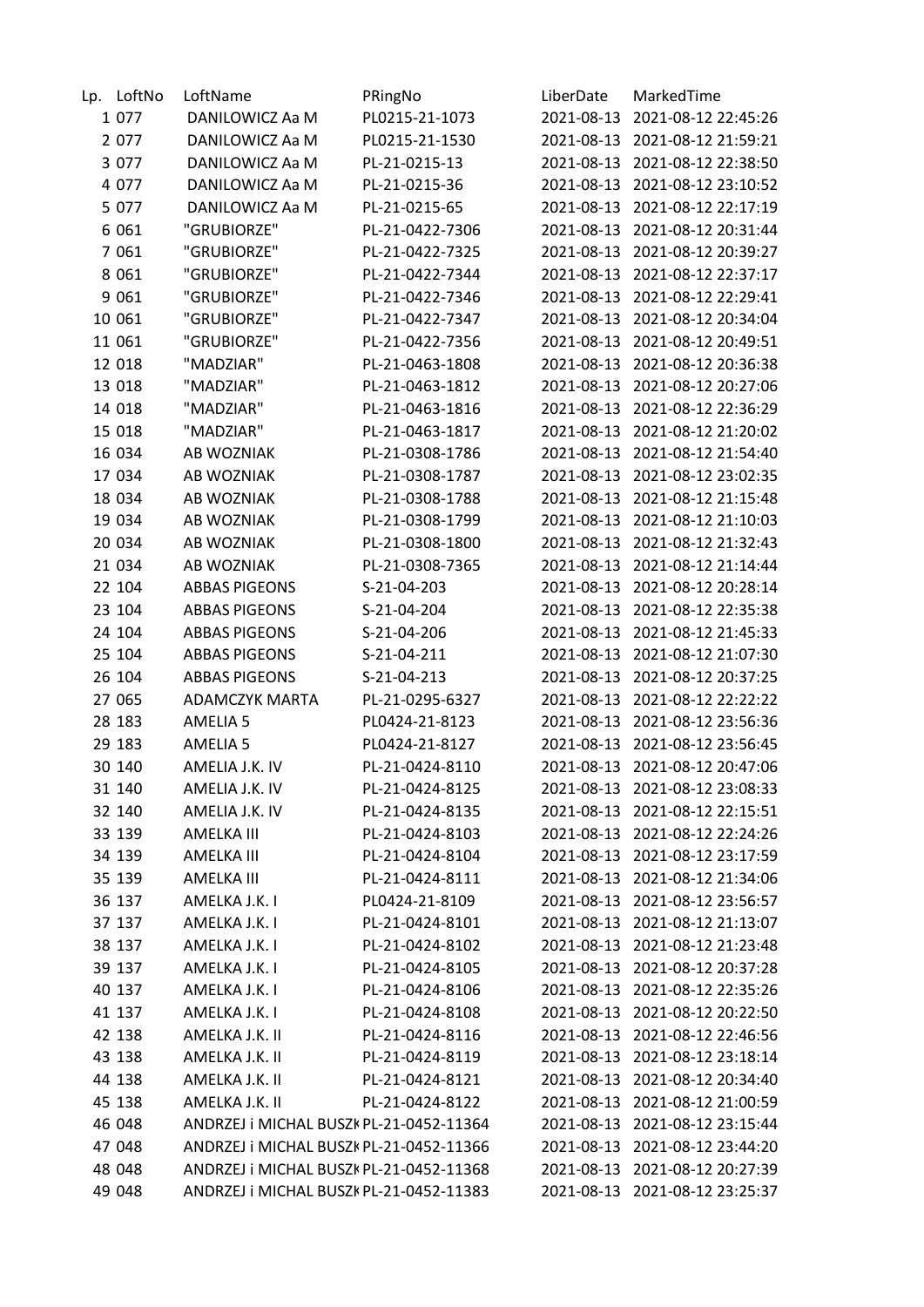| 50 098 | <b>ARTUR ZOLKIEWSKI</b>               | PL-21-0210-1546 | 2021-08-13 | 2021-08-12 21:29:52            |
|--------|---------------------------------------|-----------------|------------|--------------------------------|
| 51 098 | <b>ARTUR ZOLKIEWSKI</b>               | PL-21-0210-1547 | 2021-08-13 | 2021-08-12 20:41:10            |
| 52 098 | <b>ARTUR ZOLKIEWSKI</b>               | PL-21-0210-1556 | 2021-08-13 | 2021-08-12 23:05:56            |
| 53 098 | <b>ARTUR ZOLKIEWSKI</b>               | PL-21-0210-1563 | 2021-08-13 | 2021-08-12 20:26:45            |
| 54 098 | <b>ARTUR ZOLKIEWSKI</b>               | PL-21-0210-1566 | 2021-08-13 | 2021-08-12 21:14:02            |
| 55 098 | <b>ARTUR ZOLKIEWSKI</b>               | PL-21-0210-1574 | 2021-08-13 | 2021-08-12 20:59:09            |
| 56 021 | <b>BANDA SWIROFFF</b>                 | GB-21-Z-61600   | 2021-08-13 | 2021-08-12 22:18:10            |
| 57 021 | <b>BANDA SWIROFFF</b>                 | PL-21-0207-1808 | 2021-08-13 | 2021-08-12 21:25:50            |
| 58 021 | <b>BANDA SWIROFFF</b>                 | PL-21-0266-3903 | 2021-08-13 | 2021-08-12 20:23:06            |
| 59 021 | <b>BANDA SWIROFFF</b>                 | SU-21-R-700     | 2021-08-13 | 2021-08-12 22:17:38            |
| 60 121 | <b>BARTOSZ</b>                        | CZ-21-0132-3215 | 2021-08-13 | 2021-08-12 22:39:49            |
| 61 008 | BERNACKI - KOWALISZYN PL-21-0291-4107 |                 | 2021-08-13 | 2021-08-12 23:16:58            |
| 62 008 | BERNACKI - KOWALISZYN PL-21-0291-706  |                 | 2021-08-13 | 2021-08-12 20:25:36            |
| 63 008 | BERNACKI - KOWALISZYN PL-21-0291-754  |                 | 2021-08-13 | 2021-08-12 22:29:16            |
| 64 008 | BERNACKI - KOWALISZYN PL-21-0291-756  |                 | 2021-08-13 | 2021-08-12 20:49:04            |
| 65 008 | BERNACKI - KOWALISZYN PL-21-0291-758  |                 | 2021-08-13 | 2021-08-12 22:23:23            |
| 66 008 | BERNACKI - KOWALISZYN PL-21-0291-760  |                 | 2021-08-13 | 2021-08-12 22:25:54            |
| 67 066 | <b>BIENIEK DARIUSZ</b>                | S-21-20-1022    | 2021-08-13 | 2021-08-12 22:56:07            |
| 68 066 | <b>BIENIEK DARIUSZ</b>                | S-21-20-1024    | 2021-08-13 | 2021-08-12 22:56:26            |
| 69 066 | <b>BIENIEK DARIUSZ</b>                | S-21-20-1033    | 2021-08-13 | 2021-08-12 22:31:53            |
| 70 066 | <b>BIENIEK DARIUSZ</b>                | S-21-20-1036    | 2021-08-13 | 2021-08-12 21:31:39            |
| 71 066 | <b>BIENIEK DARIUSZ</b>                | S-21-20-1042    | 2021-08-13 | 2021-08-12 22:17:41            |
| 72 062 | <b>BIERNAT &amp; KUSCH 1</b>          | DV-21-2522-1711 | 2021-08-13 | 2021-08-12 23:44:59            |
| 73 062 | <b>BIERNAT &amp; KUSCH 1</b>          | DV-21-2522-1749 | 2021-08-13 | 2021-08-12 23:01:15            |
| 74 062 | <b>BIERNAT &amp; KUSCH 1</b>          | DV-21-2522-1759 | 2021-08-13 | 2021-08-12 22:57:14            |
| 75 062 | <b>BIERNAT &amp; KUSCH 1</b>          | DV-21-2522-1783 | 2021-08-13 | 2021-08-12 22:23:18            |
| 76 062 | <b>BIERNAT &amp; KUSCH 1</b>          | DV-21-2522-1799 | 2021-08-13 | 2021-08-12 21:06:46            |
| 77 062 | <b>BIERNAT &amp; KUSCH 1</b>          | DV-21-2522-1829 | 2021-08-13 | 2021-08-12 21:23:34            |
| 78 063 | <b>BIERNAT &amp; KUSCH 2</b>          | DV-21-2522-1780 | 2021-08-13 | 2021-08-12 20:42:44            |
| 79 063 | <b>BIERNAT &amp; KUSCH 2</b>          | DV-21-2522-1789 | 2021-08-13 | 2021-08-12 23:00:57            |
| 80 063 | <b>BIERNAT &amp; KUSCH 2</b>          | DV-21-2522-1798 | 2021-08-13 | 2021-08-12 21:16:08            |
| 81 063 | <b>BIERNAT &amp; KUSCH 2</b>          | DV-21-2522-1801 | 2021-08-13 | 2021-08-12 20:34:13            |
| 82 063 | <b>BIERNAT &amp; KUSCH 2</b>          | DV-21-2522-1807 | 2021-08-13 | 2021-08-12 22:16:11            |
| 83 040 | <b>BLASZCZYK LEON</b>                 | PL-21-0352-1606 | 2021-08-13 | 2021-08-12 21:17:28            |
| 84 013 | <b>BLIEGE FELIX</b>                   | AT-21-605-706   | 2021-08-13 | 2021-08-12 20:45:28            |
| 85 013 | <b>BLIEGE FELIX</b>                   | AT-21-605-718   |            | 2021-08-13 2021-08-12 22:36:19 |
| 86 013 | <b>BLIEGE FELIX</b>                   | AT-21-605-721   | 2021-08-13 | 2021-08-12 21:52:59            |
| 87 013 | <b>BLIEGE FELIX</b>                   | AT-21-605-724   | 2021-08-13 | 2021-08-12 21:08:45            |
| 88 159 | <b>BLUE TEAM</b>                      | PL-21-02-3241   | 2021-08-13 | 2021-08-12 22:55:08            |
| 89 159 | <b>BLUE TEAM</b>                      | PL-21-02-3255   | 2021-08-13 | 2021-08-12 21:13:49            |
| 90 130 | <b>BLYSKAWICA</b>                     | PL-21-07-8746   |            | 2021-08-13 2021-08-12 22:22:45 |
| 91 130 | <b>BLYSKAWICA</b>                     | PL-21-07-8749   | 2021-08-13 | 2021-08-12 21:06:15            |
| 92 130 | <b>BLYSKAWICA</b>                     | PL-21-07-8754   | 2021-08-13 | 2021-08-12 20:48:23            |
| 93 130 | <b>BLYSKAWICA</b>                     | PL-21-07-8780   | 2021-08-13 | 2021-08-12 21:17:17            |
| 94 113 | <b>BOCHENCZAK JAN</b>                 | PL-21-0236-825  | 2021-08-13 | 2021-08-12 20:58:09            |
| 95 113 | <b>BOCHENCZAK JAN</b>                 | PL-21-0236-868  | 2021-08-13 | 2021-08-12 21:01:28            |
| 96 113 | <b>BOCHENCZAK JAN</b>                 | PL-21-0236-870  | 2021-08-13 | 2021-08-12 20:53:03            |
| 97 113 | <b>BOCHENCZAK JAN</b>                 | PL-21-0236-884  | 2021-08-13 | 2021-08-12 20:25:29            |
| 98 146 | BOCZKOWSKI-WOSZCZAK PL-21-0329-1509   |                 | 2021-08-13 | 2021-08-12 23:02:55            |
| 99 146 | BOCZKOWSKI-WOSZCZAK PL-21-0329-1512   |                 |            | 2021-08-13 2021-08-12 21:45:23 |
|        |                                       |                 |            |                                |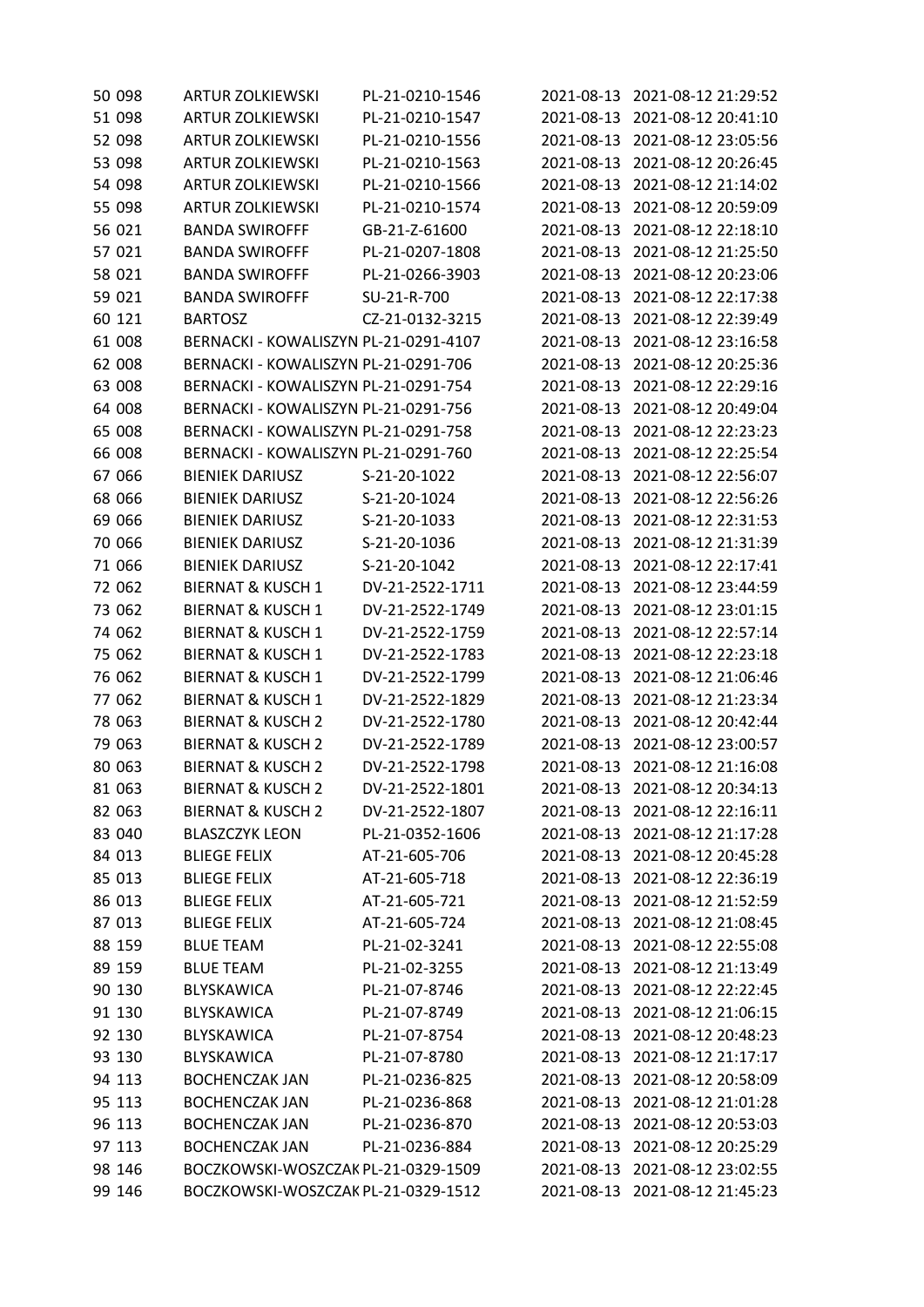| 100 146 | BOCZKOWSKI-WOSZCZAK PL-21-0329-1518   |                  |            | 2021-08-13 2021-08-12 23:27:08 |
|---------|---------------------------------------|------------------|------------|--------------------------------|
| 101 005 | <b>BUSZKO JULIA</b>                   | PL-21-0324-2202  | 2021-08-13 | 2021-08-12 21:25:10            |
| 102 005 | <b>BUSZKO JULIA</b>                   | PL-21-0324-2309  | 2021-08-13 | 2021-08-12 22:21:55            |
| 103 006 | <b>BUSZKO MICHAL</b>                  | PL-21-0324-2203  | 2021-08-13 | 2021-08-12 22:22:01            |
| 104 006 | <b>BUSZKO MICHAL</b>                  | PL-21-0324-2222  | 2021-08-13 | 2021-08-12 21:15:44            |
| 105 006 | <b>BUSZKO MICHAL</b>                  | PL-21-0324-2233  | 2021-08-13 | 2021-08-12 20:38:20            |
| 106 006 | <b>BUSZKO MICHAL</b>                  | PL-21-0324-2235  | 2021-08-13 | 2021-08-12 22:26:28            |
| 107 006 | <b>BUSZKO MICHAL</b>                  | PL-21-0324-2241  | 2021-08-13 | 2021-08-12 21:30:42            |
| 108 007 | BUSZKO MICHAL & ANDR PL-21-0324-2205  |                  | 2021-08-13 | 2021-08-12 22:57:01            |
| 109 007 | BUSZKO MICHAL & ANDR PL-21-0324-2208  |                  | 2021-08-13 | 2021-08-12 21:28:36            |
| 110 007 | BUSZKO MICHAL & ANDR PL-21-0324-2210  |                  | 2021-08-13 | 2021-08-12 22:40:02            |
| 111 007 | BUSZKO MICHAL & ANDR PL-21-0324-2240  |                  | 2021-08-13 | 2021-08-12 21:12:48            |
| 112 207 | C.K.                                  | PL-21-0211-421   | 2021-08-13 | 2021-08-12 22:35:03            |
| 113 014 | CALUJ WIESLAW                         | PL-21-0223-12205 | 2021-08-13 | 2021-08-12 22:40:17            |
| 114 014 | CALUJ WIESLAW                         | PL-21-0223-12209 | 2021-08-13 | 2021-08-12 22:55:15            |
| 115 014 | CALUJ WIESLAW                         | PL-21-0223-12226 | 2021-08-13 | 2021-08-12 22:56:18            |
| 116 014 | CALUJ WIESLAW                         | PL-21-0223-12227 | 2021-08-13 | 2021-08-12 21:06:49            |
| 117 014 | CALUJ WIESLAW                         | PL-21-0223-12283 | 2021-08-13 | 2021-08-12 20:24:31            |
| 118 014 | CALUJ WIESLAW                         | PL-21-0223-12291 | 2021-08-13 | 2021-08-12 20:53:12            |
| 119 229 | CALUJE                                | PL0223-21-12287  | 2021-08-13 | 2021-08-12 22:18:52            |
| 120 229 | <b>CALUJE</b>                         | PL0223-21-12294  | 2021-08-13 | 2021-08-12 22:19:01            |
| 121 093 | CIENKUSZ STANISLAW&K PL-21-0468-14381 |                  | 2021-08-13 | 2021-08-12 21:34:16            |
| 122 093 | CIENKUSZ STANISLAW&K PL-21-0468-14384 |                  | 2021-08-13 | 2021-08-12 23:19:08            |
| 123 093 | CIENKUSZ STANISLAW&K PL-21-0468-14386 |                  | 2021-08-13 | 2021-08-12 22:47:13            |
| 124 093 | CIENKUSZ STANISLAW&K PL-21-0468-14387 |                  | 2021-08-13 | 2021-08-12 22:31:12            |
| 125 093 | CIENKUSZ STANISLAW&K PL-21-0468-14391 |                  | 2021-08-13 | 2021-08-12 21:50:36            |
| 126 057 | <b>CIESLAK - KRAWCZYK</b>             | PL-21-0463-7331  | 2021-08-13 | 2021-08-12 23:11:04            |
| 127 057 | <b>CIESLAK - KRAWCZYK</b>             | PL-21-0463-7334  | 2021-08-13 | 2021-08-12 22:55:30            |
| 128 31  | CIOS-MAR                              | PL-21-0412-5504  | 2021-08-13 | 2021-08-12 22:45:53            |
| 129 31  | CIOS-MAR                              | PL-21-0412-5513  | 2021-08-13 | 2021-08-12 22:25:38            |
| 130 31  | CIOS-MAR                              | PL-21-0412-5518  |            | 2021-08-13 2021-08-12 20:38:41 |
| 131 31  | CIOS-MAR                              | PL-21-0412-5523  | 2021-08-13 | 2021-08-12 22:22:50            |
| 132 31  | CIOS-MAR                              | PL-21-0412-5632  | 2021-08-13 | 2021-08-12 21:25:26            |
| 133 090 | <b>CZAJKA TEAM</b>                    | PL-21-0311-9108  | 2021-08-13 | 2021-08-12 23:19:56            |
| 134 090 | <b>CZAJKA TEAM</b>                    | PL-21-0311-9147  | 2021-08-13 | 2021-08-12 21:28:12            |
| 135 090 | CZAJKA TEAM                           | PL-21-0311-9163  | 2021-08-13 | 2021-08-12 21:09:51            |
| 136 090 | <b>CZAJKA TEAM</b>                    | PL-21-0311-9949  | 2021-08-13 | 2021-08-12 22:31:48            |
| 137 090 | <b>CZAJKA TEAM</b>                    | PL-21-0311-9950  | 2021-08-13 | 2021-08-12 21:14:08            |
| 138 074 | <b>CZARDYBON ANDRZEJ</b>              | PL-21-0139-5604  | 2021-08-13 | 2021-08-12 22:22:42            |
| 139 074 | <b>CZARDYBON ANDRZEJ</b>              | PL-21-0139-5607  | 2021-08-13 | 2021-08-12 21:31:52            |
| 140 074 | <b>CZARDYBON ANDRZEJ</b>              | PL-21-0139-5689  | 2021-08-13 | 2021-08-12 23:05:27            |
| 141 074 | <b>CZARDYBON ANDRZEJ</b>              | PL-21-0139-5700  | 2021-08-13 | 2021-08-12 20:33:34            |
| 142 211 | DANILOWICZ MONIKA                     | PL0215-21-1123   | 2021-08-13 | 2021-08-12 20:26:26            |
| 143 211 | DANILOWICZ MONIKA                     | PL-21-0215-1108  | 2021-08-13 | 2021-08-12 21:06:54            |
| 144 211 | DANILOWICZ MONIKA                     | PL-21-0215-1135  | 2021-08-13 | 2021-08-12 22:54:38            |
| 145 211 | DANILOWICZ MONIKA                     | PL-21-0215-1496  | 2021-08-13 | 2021-08-12 21:32:53            |
| 146 211 | DANILOWICZ MONIKA                     | PL-21-0215-1497  | 2021-08-13 | 2021-08-12 21:42:32            |
| 147 129 | <b>DEGA MARCIN</b>                    | PL-21-208-8818   | 2021-08-13 | 2021-08-12 20:26:13            |
| 148 181 | DLA JOASI                             | PL-21-0208-5625  | 2021-08-13 | 2021-08-12 21:31:32            |
| 149 181 | DLA JOASI                             | PL-21-0208-5632  | 2021-08-13 | 2021-08-12 23:23:22            |
|         |                                       |                  |            |                                |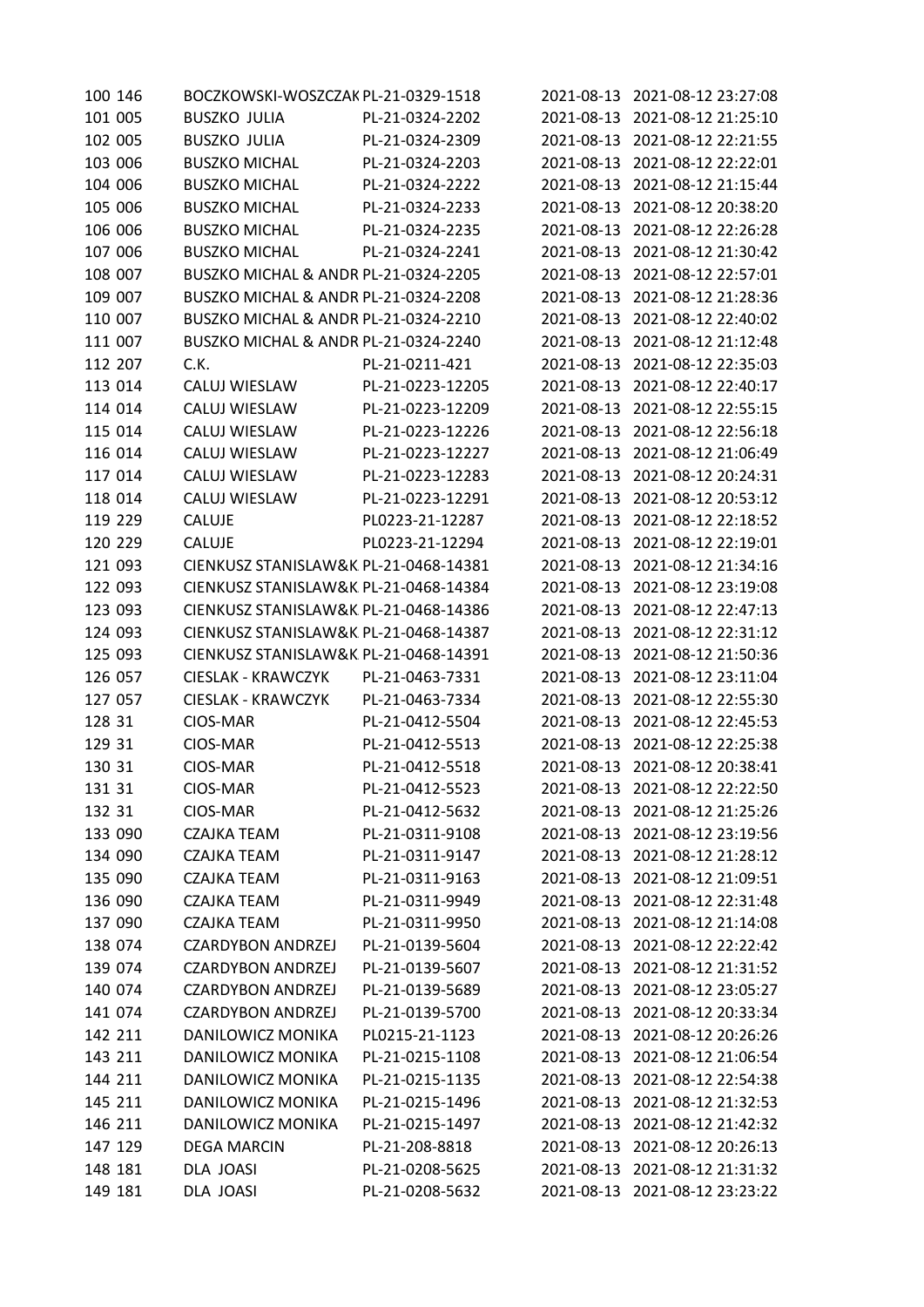| 150 181 | DLA JOASI                              | PL-21-0208-5635  |            | 2021-08-13 2021-08-12 21:59:00 |
|---------|----------------------------------------|------------------|------------|--------------------------------|
| 151 181 | DLA JOASI                              | PL-21-0208-5642  | 2021-08-13 | 2021-08-12 21:02:47            |
| 152 181 | DLA JOASI                              | PL-21-0208-5668  | 2021-08-13 | 2021-08-12 21:01:50            |
| 153 177 | DLA GRAZYNKI 1                         | PL-21-0425-8096  | 2021-08-13 | 2021-08-12 21:05:56            |
| 154 177 | DLA GRAZYNKI 1                         | PL-21-0425-8115  | 2021-08-13 | 2021-08-12 23:11:20            |
| 155 177 | DLA GRAZYNKI 1                         | PL-21-0425-8123  | 2021-08-13 | 2021-08-12 23:07:28            |
| 156 177 | DLA GRAZYNKI 1                         | PL-21-0425-8125  | 2021-08-13 | 2021-08-12 23:07:39            |
| 157 177 | DLA GRAZYNKI 1                         | PL-21-0425-8126  | 2021-08-13 | 2021-08-12 20:47:55            |
| 158 177 | DLA GRAZYNKI 1                         | PL-21-0425-8151  | 2021-08-13 | 2021-08-12 23:10:33            |
| 159 178 | <b>DLA GRAZYNKI 2</b>                  | PL-21-0425-8103  | 2021-08-13 | 2021-08-12 22:22:33            |
| 160 178 | DLA GRAZYNKI 2                         | PL-21-0425-8116  | 2021-08-13 | 2021-08-12 23:18:40            |
| 161 178 | DLA GRAZYNKI 2                         | PL-21-0425-8128  | 2021-08-13 | 2021-08-12 20:39:24            |
| 162 178 | DLA GRAZYNKI 2                         | PL-21-0425-8132  | 2021-08-13 | 2021-08-12 23:03:18            |
| 163 178 | DLA GRAZYNKI 2                         | PL-21-0425-8149  | 2021-08-13 | 2021-08-12 23:06:05            |
| 164 206 | <b>DOMAN</b>                           | PL-21-0452-11559 | 2021-08-13 | 2021-08-12 22:30:30            |
| 165 206 | <b>DOMAN</b>                           | PL-21-0452-11565 | 2021-08-13 | 2021-08-12 21:05:17            |
| 166 206 | <b>DOMAN</b>                           | PL-21-0452-11573 | 2021-08-13 | 2021-08-12 20:40:01            |
| 167 123 | <b>DREAM TEAM</b>                      | PL-21-0173-12914 | 2021-08-13 | 2021-08-12 23:11:36            |
| 168 123 | DREAM TEAM                             | PL-21-0173-12941 | 2021-08-13 | 2021-08-12 20:36:56            |
| 169 123 | <b>DREAM TEAM</b>                      | PL-21-0173-12942 | 2021-08-13 | 2021-08-12 21:00:10            |
| 170 123 | DREAM TEAM                             | PL-21-0173-12950 | 2021-08-13 | 2021-08-12 20:58:57            |
| 171 123 | <b>DREAM TEAM</b>                      | PL-21-0173-12951 | 2021-08-13 | 2021-08-12 23:18:25            |
| 172 080 | <b>DUBIEL - ROJEK</b>                  | PL-21-0311-9003  | 2021-08-13 | 2021-08-12 22:36:11            |
| 173 080 | <b>DUBIEL - ROJEK</b>                  | PL-21-0311-9008  | 2021-08-13 | 2021-08-12 20:44:51            |
| 174 080 | <b>DUBIEL - ROJEK</b>                  | PL-21-0311-9015  | 2021-08-13 | 2021-08-12 21:48:36            |
| 175 080 | <b>DUBIEL - ROJEK</b>                  | PL-21-0311-9017  | 2021-08-13 | 2021-08-12 20:38:07            |
| 176 080 | <b>DUBIEL - ROJEK</b>                  | PL-21-0311-9019  | 2021-08-13 | 2021-08-12 20:38:10            |
| 177 080 | <b>DUBIEL - ROJEK</b>                  | PL-21-0311-9026  | 2021-08-13 | 2021-08-12 20:52:59            |
| 178 060 | DUDEK MONIKA & DAWII PL-21-0388-1220   |                  | 2021-08-13 | 2021-08-12 20:24:09            |
| 179 060 | DUDEK MONIKA & DAWII PL-21-0388-1226   |                  | 2021-08-13 | 2021-08-12 20:34:10            |
| 180 060 | DUDEK MONIKA & DAWII PL-21-0388-1227   |                  |            | 2021-08-13 2021-08-12 21:08:02 |
| 181 060 | DUDEK MONIKA & DAWII PL-21-0388-1229   |                  |            | 2021-08-13 2021-08-12 22:35:46 |
| 182 060 | DUDEK MONIKA & DAWII PL-21-0388-1234   |                  | 2021-08-13 | 2021-08-12 20:34:17            |
| 183 060 | DUDEK MONIKA & DAWII PL-21-0388-1235   |                  |            | 2021-08-13 2021-08-12 21:32:05 |
| 184 101 | DUDKIEWICZ - MORAWSI PL-21-0211-2021   |                  | 2021-08-13 | 2021-08-12 20:32:50            |
| 185 101 | DUDKIEWICZ - MORAWSI PL-21-0211-6321   |                  | 2021-08-13 | 2021-08-12 22:36:35            |
| 186 101 | DUDKIEWICZ - MORAWSI PL-21-0211-6322   |                  | 2021-08-13 | 2021-08-12 20:37:38            |
| 187 101 | DUDKIEWICZ - MORAWSI PL-21-0211-8940   |                  | 2021-08-13 | 2021-08-12 22:23:36            |
| 188 101 | DUDKIEWICZ - MORAWSI PL-21-0211-8944   |                  |            | 2021-08-13 2021-08-12 21:28:21 |
| 189 101 | DUDKIEWICZ - MORAWSI PL-21-0211-8947   |                  | 2021-08-13 | 2021-08-12 22:29:01            |
| 190 089 | DYBKOWSKI SLAWOMIR PL-21-0208-5601     |                  | 2021-08-13 | 2021-08-12 22:36:21            |
| 191 089 | DYBKOWSKI SLAWOMIR PL-21-0208-5610     |                  | 2021-08-13 | 2021-08-12 23:08:25            |
| 192 089 | DYBKOWSKI SLAWOMIR PL-21-0208-5655     |                  | 2021-08-13 | 2021-08-12 21:35:23            |
| 193 089 | DYBKOWSKI SLAWOMIR PL-21-0208-5748     |                  | 2021-08-13 | 2021-08-12 23:15:03            |
| 194 089 | DYBKOWSKI SLAWOMIR PL-21-0208-5751     |                  | 2021-08-13 | 2021-08-12 20:37:56            |
| 195 170 | ELZBIETA KAMIL LUKASZY PL-21-0295-4032 |                  | 2021-08-13 | 2021-08-12 21:31:06            |
| 196 170 | ELZBIETA KAMIL LUKASZY PL-21-0295-4038 |                  | 2021-08-13 | 2021-08-12 23:22:50            |
| 197 170 | ELZBIETA KAMIL LUKASZY PL-21-0295-4432 |                  | 2021-08-13 | 2021-08-12 21:16:47            |
| 198 170 | ELZBIETA KAMIL LUKASZY PL-21-0295-4439 |                  |            | 2021-08-13 2021-08-12 21:33:19 |
| 199 170 | ELZBIETA KAMIL LUKASZY PL-21-0295-4440 |                  |            | 2021-08-13 2021-08-12 21:28:31 |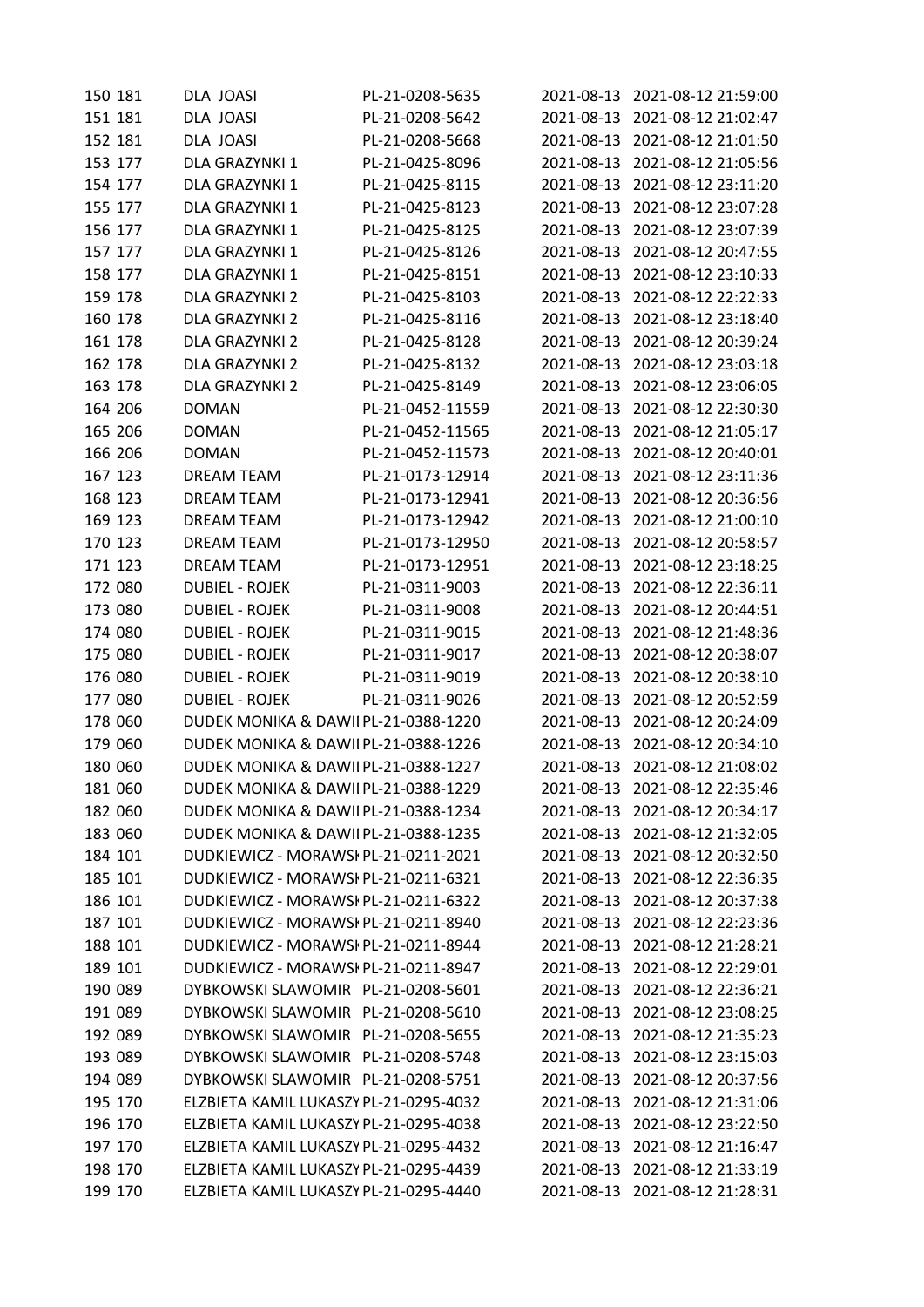| 200 150 | <b>ESCHKE ARTUR</b>                 | PL-21-0207-3890  |            | 2021-08-13 2021-08-12 20:26:31 |
|---------|-------------------------------------|------------------|------------|--------------------------------|
| 201 150 | <b>ESCHKE ARTUR</b>                 | PL-21-0207-3891  | 2021-08-13 | 2021-08-12 21:22:50            |
| 202 150 | <b>ESCHKE ARTUR</b>                 | PL-21-0207-3896  | 2021-08-13 | 2021-08-12 20:47:15            |
| 203 092 | <b>FILIP &amp; GOLBA</b>            | PL-21-0468-10006 | 2021-08-13 | 2021-08-12 21:28:50            |
| 204 092 | <b>FILIP &amp; GOLBA</b>            | PL-21-0468-10056 | 2021-08-13 | 2021-08-12 21:24:59            |
| 205 092 | <b>FILIP &amp; GOLBA</b>            | PL-21-0468-10117 | 2021-08-13 | 2021-08-12 22:37:47            |
| 206 092 | <b>FILIP &amp; GOLBA</b>            | PL-21-0468-9832  | 2021-08-13 | 2021-08-12 21:49:41            |
| 207 092 | <b>FILIP &amp; GOLBA</b>            | PL-21-0468-9836  | 2021-08-13 | 2021-08-12 22:15:37            |
| 208 092 | <b>FILIP &amp; GOLBA</b>            | PL-21-0468-9837  | 2021-08-13 | 2021-08-12 22:56:10            |
| 209 044 | FLOREK-WOJCIESZAK                   | PL-21-0196-1786  | 2021-08-13 | 2021-08-12 22:28:12            |
| 210 044 | FLOREK-WOJCIESZAK                   | PL-21-0196-1790  | 2021-08-13 | 2021-08-12 22:59:43            |
| 211 044 | FLOREK-WOJCIESZAK                   | PL-21-0231-11790 | 2021-08-13 | 2021-08-12 22:35:33            |
| 212 044 | FLOREK-WOJCIESZAK                   | PL-21-0231-9909  | 2021-08-13 | 2021-08-12 21:34:42            |
| 213 044 | FLOREK-WOJCIESZAK                   | PL-21-0232-2192  | 2021-08-13 | 2021-08-12 20:50:29            |
| 214 095 | GAWRONSKI SLAWOMIR PL-21-0209-11340 |                  | 2021-08-13 | 2021-08-12 22:35:13            |
| 215 095 | GAWRONSKI SLAWOMIR PL-21-0209-11341 |                  | 2021-08-13 | 2021-08-12 22:16:05            |
| 216 095 | GAWRONSKI SLAWOMIR PL-21-0209-11357 |                  | 2021-08-13 | 2021-08-12 21:59:53            |
| 217 095 | GAWRONSKI SLAWOMIR PL-21-0209-11367 |                  | 2021-08-13 | 2021-08-12 22:46:40            |
| 218 095 | GAWRONSKI SLAWOMIR PL-21-0209-11812 |                  | 2021-08-13 | 2021-08-12 21:27:16            |
| 219 157 | <b>GIL JOLANTA</b>                  | NL-21-1332315    | 2021-08-13 | 2021-08-12 22:00:25            |
| 220 157 | <b>GIL JOLANTA</b>                  | PL-21-0176-4605  | 2021-08-13 | 2021-08-12 21:06:36            |
| 221 157 | <b>GIL JOLANTA</b>                  | PL-21-0176-4613  | 2021-08-13 | 2021-08-12 22:23:00            |
| 222 157 | <b>GIL JOLANTA</b>                  | PL-21-0176-4635  | 2021-08-13 | 2021-08-12 20:33:27            |
| 223 157 | <b>GIL JOLANTA</b>                  | PL-21-0176-4673  | 2021-08-13 | 2021-08-12 23:07:10            |
| 224 143 | <b>GIULIA</b>                       | PL-21-0250-6145  | 2021-08-13 | 2021-08-12 22:27:08            |
| 225 091 | <b>GORA MARCIN</b>                  | PL-21-0122-1557  | 2021-08-13 | 2021-08-12 22:49:11            |
| 226 091 | <b>GORA MARCIN</b>                  | PL-21-0311-3603  | 2021-08-13 | 2021-08-12 21:11:44            |
| 227 091 | <b>GORA MARCIN</b>                  | PL-21-0311-3608  | 2021-08-13 | 2021-08-12 22:43:37            |
| 228 091 | <b>GORA MARCIN</b>                  | PL-21-0311-3613  | 2021-08-13 | 2021-08-12 23:07:48            |
| 229 091 | <b>GORA MARCIN</b>                  | PL-21-0311-3615  | 2021-08-13 | 2021-08-12 21:49:22            |
| 230 091 | <b>GORA MARCIN</b>                  | PL-21-0311-3662  |            | 2021-08-13 2021-08-12 20:36:30 |
| 231 097 | <b>GORZEL TOMASZ</b>                | PL-21-0497-6210  | 2021-08-13 | 2021-08-12 21:34:04            |
| 232 097 | <b>GORZEL TOMASZ</b>                | PL-21-0497-6238  | 2021-08-13 | 2021-08-12 22:24:34            |
| 233 097 | <b>GORZEL TOMASZ</b>                | PL-21-0497-6248  | 2021-08-13 | 2021-08-12 23:17:48            |
| 234 097 | <b>GORZEL TOMASZ</b>                | PL-21-0497-6250  | 2021-08-13 | 2021-08-12 21:18:44            |
| 235 097 | <b>GORZEL TOMASZ</b>                | PL-21-0497-6255  | 2021-08-13 | 2021-08-12 22:17:09            |
| 236 097 | <b>GORZEL TOMASZ</b>                | PL-21-0497-6268  | 2021-08-13 | 2021-08-12 21:08:27            |
| 237 188 | <b>GOZDUR TOMASZ</b>                | PL-21-0185-718   | 2021-08-13 | 2021-08-12 20:33:45            |
| 238 188 | <b>GOZDUR TOMASZ</b>                | PL-21-0185-727   | 2021-08-13 | 2021-08-12 23:07:57            |
| 239 227 | <b>GRASIEK</b>                      | PL0425-21-8160   | 2021-08-13 | 2021-08-12 22:45:45            |
| 240 128 | <b>GRYGLAS ARTUR</b>                | PL-21-010-5453   | 2021-08-13 | 2021-08-12 23:05:37            |
| 241 128 | <b>GRYGLAS ARTUR</b>                | PL-21-010-5458   | 2021-08-13 | 2021-08-12 20:26:03            |
| 242 128 | <b>GRYGLAS ARTUR</b>                | PL-21-010-5486   | 2021-08-13 | 2021-08-12 22:14:42            |
| 243 128 | <b>GRYGLAS ARTUR</b>                | PL-21-010-5488   | 2021-08-13 | 2021-08-12 21:35:12            |
| 244 028 | <b>GUMIENIAK ARTUR</b>              | GB-21-V-207563   | 2021-08-13 | 2021-08-12 21:34:53            |
| 245 028 | <b>GUMIENIAK ARTUR</b>              | GB-21-V-207564   | 2021-08-13 | 2021-08-12 21:52:23            |
| 246 028 | <b>GUMIENIAK ARTUR</b>              | GB-21-V-207565   | 2021-08-13 | 2021-08-12 22:46:08            |
| 247 028 | <b>GUMIENIAK ARTUR</b>              | PL-21-0430-923   | 2021-08-13 | 2021-08-12 21:07:56            |
| 248 028 | <b>GUMIENIAK ARTUR</b>              | PL-21-0430-944   | 2021-08-13 | 2021-08-12 21:28:03            |
| 249 068 | <b>HANIA &amp; MAJA TEAM</b>        | PL-21-0497-2139  | 2021-08-13 | 2021-08-12 22:44:39            |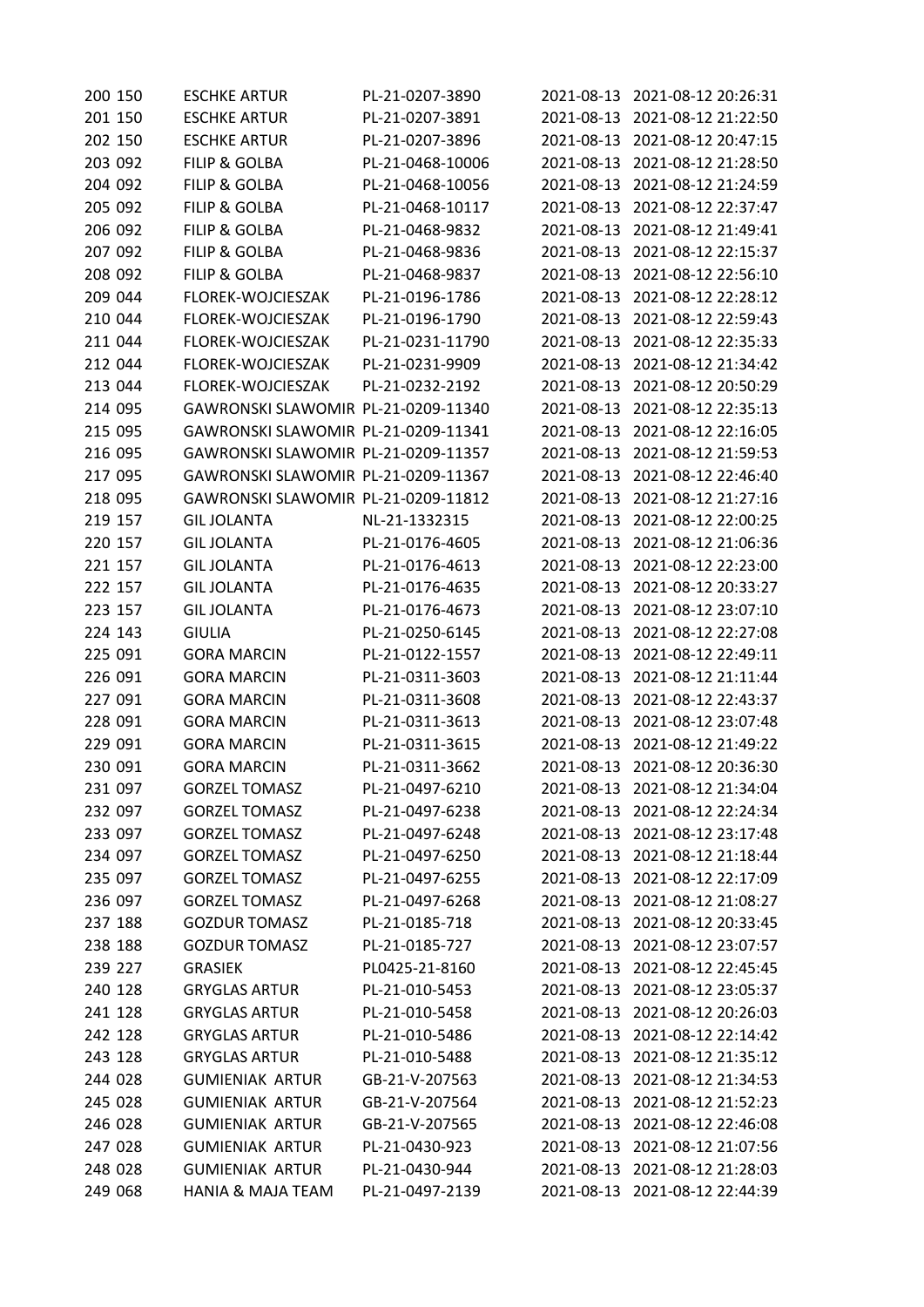| 250 068 | <b>HANIA &amp; MAJA TEAM</b>        | PL-21-0497-2143  |            | 2021-08-13 2021-08-12 22:24:09 |
|---------|-------------------------------------|------------------|------------|--------------------------------|
| 251 068 | <b>HANIA &amp; MAJA TEAM</b>        | PL-21-0497-2164  | 2021-08-13 | 2021-08-12 22:37:32            |
| 252 068 | <b>HANIA &amp; MAJA TEAM</b>        | PL-21-0497-2165  | 2021-08-13 | 2021-08-12 20:50:52            |
| 253 053 | <b>HUBEX</b>                        | PL-21-0211-11224 | 2021-08-13 | 2021-08-12 22:58:50            |
| 254 053 | <b>HUBEX</b>                        | PL-21-0211-11225 | 2021-08-13 | 2021-08-12 21:06:27            |
| 255 053 | <b>HUBEX</b>                        | PL-21-0211-11229 | 2021-08-13 | 2021-08-12 20:51:08            |
| 256 053 | <b>HUBEX</b>                        | PL-21-0211-6702  | 2021-08-13 | 2021-08-12 21:20:45            |
| 257 053 | <b>HUBEX</b>                        | PL-21-0211-6704  | 2021-08-13 | 2021-08-12 20:53:57            |
| 258 053 | <b>HUBEX</b>                        | PL-21-0211-6707  | 2021-08-13 | 2021-08-12 20:33:51            |
| 259 221 | IREK K.                             | PL-21-0424-5685  | 2021-08-13 | 2021-08-12 21:22:35            |
| 260 221 | IREK K.                             | PL-21-0424-8137  | 2021-08-13 | 2021-08-12 22:53:38            |
| 261 221 | IREK K.                             | PL-21-0424-8140  | 2021-08-13 | 2021-08-12 20:54:14            |
| 262 094 | <b>J.J KORYCCY</b>                  | PL-21-0490-6841  | 2021-08-13 | 2021-08-12 22:38:53            |
| 263 094 | <b>J.J KORYCCY</b>                  | PL-21-0490-6847  | 2021-08-13 | 2021-08-12 20:46:41            |
| 264 094 | <b>J.J KORYCCY</b>                  | PL-21-0490-6850  | 2021-08-13 | 2021-08-12 21:34:27            |
| 265 094 | <b>J.J KORYCCY</b>                  | PL-21-0490-6852  | 2021-08-13 | 2021-08-12 20:50:20            |
| 266 094 | <b>J.J KORYCCY</b>                  | PL-21-0490-6855  | 2021-08-13 | 2021-08-12 20:32:54            |
| 267 099 | JACHOREK ZBIGNIEW 1                 | PL-21-0215-1808  | 2021-08-13 | 2021-08-12 21:32:16            |
| 268 099 | JACHOREK ZBIGNIEW 1                 | PL-21-0215-1827  | 2021-08-13 | 2021-08-12 22:01:08            |
| 269 099 | JACHOREK ZBIGNIEW 1                 | PL-21-0215-1845  | 2021-08-13 | 2021-08-12 22:16:35            |
| 270 099 | JACHOREK ZBIGNIEW 1                 | PL-21-0215-1846  | 2021-08-13 | 2021-08-12 21:25:15            |
| 271 099 | <b>JACHOREK ZBIGNIEW 1</b>          | PL-21-0215-1900  | 2021-08-13 | 2021-08-12 21:26:19            |
| 272 184 | JACHOREK ZBIGNIEW 2                 | PL-21-0215-1882  | 2021-08-13 | 2021-08-12 22:15:46            |
| 273 184 | JACHOREK ZBIGNIEW 2                 | PL-21-0215-1883  | 2021-08-13 | 2021-08-12 23:10:09            |
| 274 184 | JACHOREK ZBIGNIEW 2                 | PL-21-0215-1884  | 2021-08-13 | 2021-08-12 23:12:24            |
| 275 184 | JACHOREK ZBIGNIEW 2                 | PL-21-0215-1891  | 2021-08-13 | 2021-08-12 23:08:46            |
| 276 184 | <b>JACHOREK ZBIGNIEW 2</b>          | PL-21-0215-1893  | 2021-08-13 | 2021-08-12 23:08:19            |
| 277 184 | <b>JACHOREK ZBIGNIEW 2</b>          | PL-21-0215-1898  | 2021-08-13 | 2021-08-12 22:54:56            |
| 278 002 | JANUSZ & MARIUSZ ROZF NL-21-1300730 |                  | 2021-08-13 | 2021-08-12 20:47:29            |
| 279 002 | JANUSZ & MARIUSZ ROZF NL-21-1300823 |                  | 2021-08-13 | 2021-08-12 21:15:10            |
| 280 002 | JANUSZ & MARIUSZ ROZF NL-21-1300829 |                  |            | 2021-08-13 2021-08-12 21:49:00 |
| 281 002 | JANUSZ & MARIUSZ ROZF NL-21-1300830 |                  | 2021-08-13 | 2021-08-12 22:01:16            |
| 282 002 | JANUSZ & MARIUSZ ROZF NL-21-1300837 |                  | 2021-08-13 | 2021-08-12 21:57:15            |
| 283 067 | <b>JARCZOK FILIP</b>                | PL-21-047-8508   | 2021-08-13 | 2021-08-12 20:37:18            |
| 284 067 | <b>JARCZOK FILIP</b>                | PL-21-047-8514   | 2021-08-13 | 2021-08-12 21:56:39            |
| 285 067 | <b>JARCZOK FILIP</b>                | PL-21-047-8518   | 2021-08-13 | 2021-08-12 21:46:14            |
| 286 067 | <b>JARCZOK FILIP</b>                | PL-21-047-8520   | 2021-08-13 | 2021-08-12 22:02:22            |
| 287 067 | <b>JARCZOK FILIP</b>                | PL-21-047-8522   | 2021-08-13 | 2021-08-12 20:32:02            |
| 288 214 | <b>JOKER 0430</b>                   | PL-21-0430-7023  | 2021-08-13 | 2021-08-12 20:38:58            |
| 289 214 | <b>JOKER 0430</b>                   | PL-21-0430-7045  | 2021-08-13 | 2021-08-12 20:33:13            |
| 290 214 | <b>JOKER 0430</b>                   | PL-21-0430-7048  | 2021-08-13 | 2021-08-12 21:41:43            |
| 291 214 | <b>JOKER 0430</b>                   | PL-21-0430-7052  | 2021-08-13 | 2021-08-12 22:44:20            |
| 292 214 | <b>JOKER 0430</b>                   | PL-21-0430-7055  | 2021-08-13 | 2021-08-12 20:33:02            |
| 293 039 | <b>JURECZKA KRZYSZTOF</b>           | PL-21-0352-1663  | 2021-08-13 | 2021-08-12 22:56:49            |
| 294 039 | <b>JURECZKA KRZYSZTOF</b>           | PL-21-0352-1665  | 2021-08-13 | 2021-08-12 21:14:41            |
| 295 039 | <b>JURECZKA KRZYSZTOF</b>           | PL-21-0352-1672  | 2021-08-13 | 2021-08-12 22:27:07            |
| 296 047 | <b>JUSTAN</b>                       | PL-21-0129-3002  | 2021-08-13 | 2021-08-12 21:05:38            |
| 297 166 | K&K                                 | PL-21-0208-3973  | 2021-08-13 | 2021-08-12 21:02:27            |
| 298 125 | K <sub>2</sub>                      | PL-21-0497-3065  | 2021-08-13 | 2021-08-12 22:45:01            |
| 299 125 | K <sub>2</sub>                      | PL-21-0497-3078  |            | 2021-08-13 2021-08-12 21:33:01 |
|         |                                     |                  |            |                                |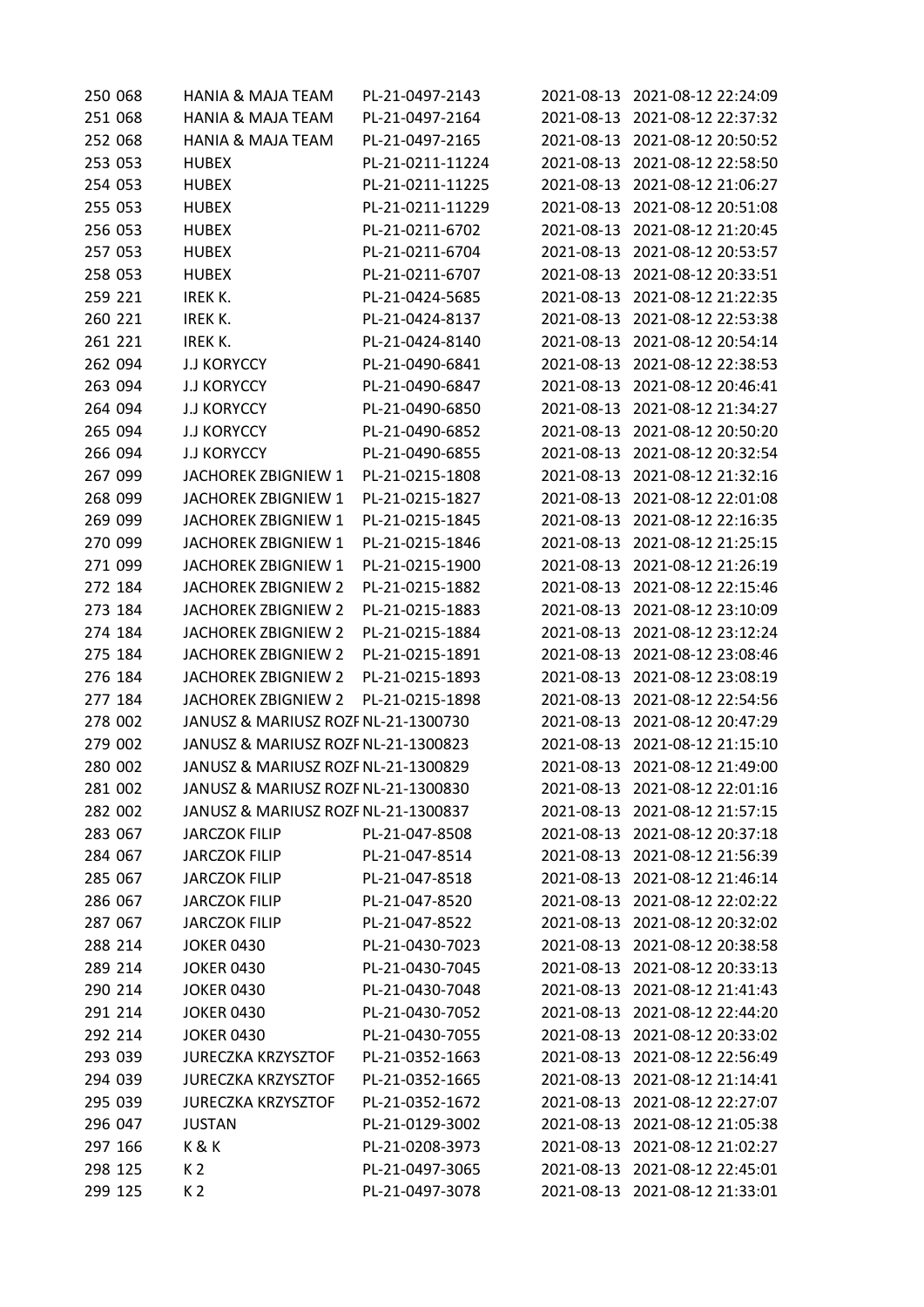| 300 125 | K 2                                   | PL-21-0497-3086 |            | 2021-08-13 2021-08-12 21:05:50 |
|---------|---------------------------------------|-----------------|------------|--------------------------------|
| 301 165 | KAJKA                                 | DV-21-7360-224  | 2021-08-13 | 2021-08-12 23:04:11            |
| 302 165 | <b>KAJKA</b>                          | PL-21-0211-3042 | 2021-08-13 | 2021-08-12 22:36:09            |
| 303 165 | <b>KAJKA</b>                          | PL-21-0211-3057 | 2021-08-13 | 2021-08-12 21:08:15            |
| 304 175 | KALUZA TOMASZ 1                       | PL-21-0498-6805 | 2021-08-13 | 2021-08-12 21:24:20            |
| 305 175 | KALUZA TOMASZ 1                       | PL-21-0498-6847 | 2021-08-13 | 2021-08-12 23:05:12            |
| 306 175 | KALUZA TOMASZ 1                       | PL-21-0498-6859 | 2021-08-13 | 2021-08-12 21:35:19            |
| 307 175 | KALUZA TOMASZ 1                       | PL-21-0498-6873 | 2021-08-13 | 2021-08-12 23:45:58            |
| 308 176 | KALUZA TOMASZ 2                       | PL-21-0498-6820 | 2021-08-13 | 2021-08-12 23:05:14            |
| 309 176 | <b>KALUZA TOMASZ 2</b>                | PL-21-0498-6882 | 2021-08-13 | 2021-08-12 21:08:18            |
| 310 064 | KALYTA +SCZYGIOL NIEM DV-21-3540-323  |                 | 2021-08-13 | 2021-08-12 20:34:21            |
| 311 064 | KALYTA +SCZYGIOL NIEM DV-21-3540-329  |                 | 2021-08-13 | 2021-08-12 20:24:28            |
| 312 064 | KALYTA +SCZYGIOL NIEM DV-21-7243-1094 |                 | 2021-08-13 | 2021-08-12 20:31:33            |
| 313 064 | KALYTA +SCZYGIOL NIEM DV-21-7243-1097 |                 | 2021-08-13 | 2021-08-12 22:50:57            |
| 314 064 | KALYTA +SCZYGIOL NIEM DV-21-7243-1100 |                 | 2021-08-13 | 2021-08-12 22:01:23            |
| 315 209 | <b>KASKA</b>                          | PL-21-0424-8145 | 2021-08-13 | 2021-08-12 22:32:36            |
| 316 011 | KATARZYNA & KRZYSZTOIPL-21-0211-3082  |                 | 2021-08-13 | 2021-08-12 23:00:00            |
| 317 011 | KATARZYNA & KRZYSZTOIPL-21-0211-3093  |                 | 2021-08-13 | 2021-08-12 21:47:05            |
| 318 011 | KATARZYNA & KRZYSZTOIPL-21-0211-3097  |                 | 2021-08-13 | 2021-08-12 20:40:12            |
| 319 011 | KATARZYNA & KRZYSZTOIPL-21-0211-3098  |                 | 2021-08-13 | 2021-08-12 23:15:12            |
| 320 026 | KIELBASA KRZYSZTOF                    | PL-21-0311-9514 | 2021-08-13 | 2021-08-12 20:56:15            |
| 321 026 | KIELBASA KRZYSZTOF                    | PL-21-0311-9515 | 2021-08-13 | 2021-08-12 22:39:37            |
| 322 026 | KIELBASA KRZYSZTOF                    | PL-21-0311-9516 | 2021-08-13 | 2021-08-12 20:39:57            |
| 323 026 | KIELBASA KRZYSZTOF                    | PL-21-0311-9518 | 2021-08-13 | 2021-08-12 20:33:17            |
| 324 026 | KIELBASA KRZYSZTOF                    | PL-21-0311-9521 | 2021-08-13 | 2021-08-12 23:05:20            |
| 325 026 | KIELBASA KRZYSZTOF                    | PL-21-0311-9589 | 2021-08-13 | 2021-08-12 21:47:18            |
| 326 071 | <b>KLECZAJ SLAWOMIR</b>               | PL-21-0180-312  | 2021-08-13 | 2021-08-12 22:28:32            |
| 327 071 | <b>KLECZAJ SLAWOMIR</b>               | PL-21-0180-332  | 2021-08-13 | 2021-08-12 21:36:23            |
| 328 071 | <b>KLECZAJ SLAWOMIR</b>               | PL-21-0180-333  | 2021-08-13 | 2021-08-12 20:32:07            |
| 329 071 | <b>KLECZAJ SLAWOMIR</b>               | PL-21-0180-334  | 2021-08-13 | 2021-08-12 20:37:49            |
| 330 071 | KLECZAJ SLAWOMIR                      | PL-21-0180-335  |            | 2021-08-13 2021-08-12 23:04:35 |
| 331 071 | <b>KLECZAJ SLAWOMIR</b>               | PL-21-05-5489   |            | 2021-08-13 2021-08-12 21:06:24 |
| 332 022 | <b>KLIMAS MIROSLAW</b>                | PL-21-0235-5804 | 2021-08-13 | 2021-08-12 21:07:50            |
| 333 022 | <b>KLIMAS MIROSLAW</b>                | PL-21-0235-5806 |            | 2021-08-13 2021-08-12 21:53:22 |
| 334 022 | <b>KLIMAS MIROSLAW</b>                | PL-21-0235-5812 | 2021-08-13 | 2021-08-12 20:25:22            |
| 335 022 | <b>KLIMAS MIROSLAW</b>                | PL-21-0235-5814 | 2021-08-13 | 2021-08-12 22:16:39            |
| 336 022 | <b>KLIMAS MIROSLAW</b>                | PL-21-0235-5899 | 2021-08-13 | 2021-08-12 23:01:30            |
| 337 012 | KLUCZYNSKI LESZEK I                   | PL-21-0463-8083 | 2021-08-13 | 2021-08-12 22:58:58            |
| 338 012 | KLUCZYNSKI LESZEK I                   | PL-21-0463-8084 | 2021-08-13 | 2021-08-12 20:47:35            |
| 339 012 | KLUCZYNSKI LESZEK I                   | PL-21-0463-8085 | 2021-08-13 | 2021-08-12 22:32:26            |
| 340 012 | KLUCZYNSKI LESZEK I                   | PL-21-0463-8086 | 2021-08-13 | 2021-08-12 20:40:24            |
| 341 012 | KLUCZYNSKI LESZEK I                   | PL-21-0463-8087 | 2021-08-13 | 2021-08-12 20:41:22            |
| 342 012 | KLUCZYNSKI LESZEK I                   | PL-21-0463-8088 | 2021-08-13 | 2021-08-12 21:28:39            |
| 343 218 | <b>KOMOR TEAM</b>                     | PL-21-0496-7793 | 2021-08-13 | 2021-08-12 20:57:28            |
| 344 198 | KOPACZ ADAM TOMASZ : PL-21-0317-4555  |                 | 2021-08-13 | 2021-08-12 21:32:00            |
| 345 198 | KOPACZ ADAM TOMASZ : PL-21-0317-4560  |                 | 2021-08-13 | 2021-08-12 20:38:17            |
| 346 198 | KOPACZ ADAM TOMASZ 1PL-21-0317-4561   |                 | 2021-08-13 | 2021-08-12 21:43:00            |
| 347 198 | KOPACZ ADAM TOMASZ : PL-21-0317-4562  |                 | 2021-08-13 | 2021-08-12 21:06:06            |
| 348 198 | KOPACZ ADAM TOMASZ : PL-21-0317-4567  |                 |            | 2021-08-13 2021-08-12 23:04:24 |
| 349 198 | KOPACZ ADAM TOMASZ : PL-21-0317-4571  |                 |            | 2021-08-13 2021-08-12 20:26:24 |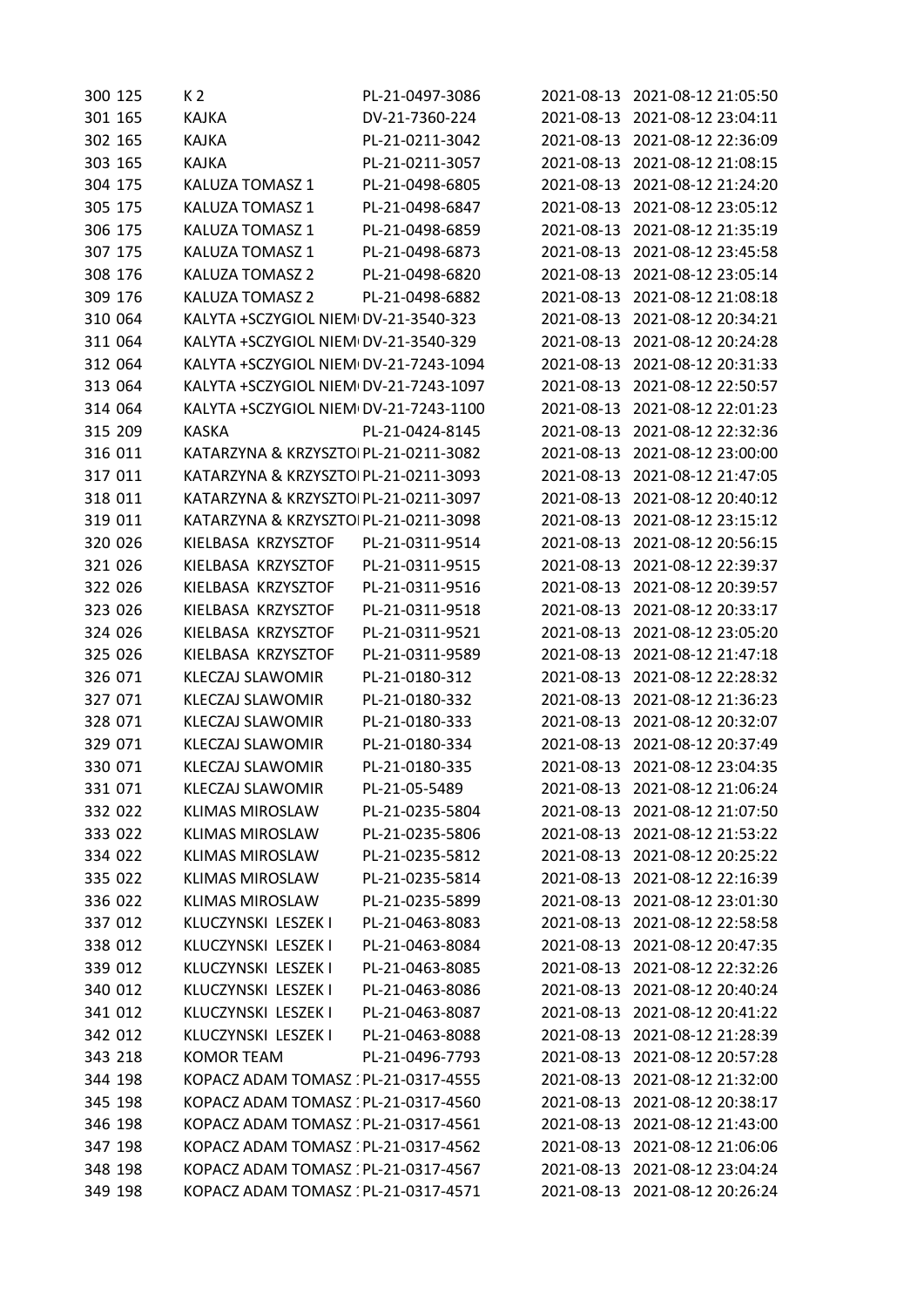| 350 199 | KOPACZ ADAM TOMASZ : PL-21-0317-4553  |                  |            | 2021-08-13 2021-08-12 20:24:55 |
|---------|---------------------------------------|------------------|------------|--------------------------------|
| 351 199 | KOPACZ ADAM TOMASZ . PL-21-0317-4559  |                  | 2021-08-13 | 2021-08-12 23:00:18            |
| 352 199 | KOPACZ ADAM TOMASZ : PL-21-0317-4563  |                  | 2021-08-13 | 2021-08-12 21:02:16            |
| 353 199 | KOPACZ ADAM TOMASZ : PL-21-0317-4566  |                  | 2021-08-13 | 2021-08-12 21:40:09            |
| 354 199 | KOPACZ ADAM TOMASZ : PL-21-0317-4570  |                  | 2021-08-13 | 2021-08-12 20:24:52            |
| 355 194 | KORALEWICZ BRACIA                     | PL-21-0289-1778  | 2021-08-13 | 2021-08-12 20:33:37            |
| 356 194 | KORALEWICZ BRACIA                     | PL-21-0289-1784  | 2021-08-13 | 2021-08-12 20:42:35            |
| 357 194 | KORALEWICZ BRACIA                     | PL-21-0289-1825  | 2021-08-13 | 2021-08-12 20:38:01            |
| 358 194 | KORALEWICZ BRACIA                     | PL-21-0289-1845  | 2021-08-13 | 2021-08-12 22:16:44            |
| 359 194 | KORALEWICZ BRACIA                     | PL-21-0289-1848  | 2021-08-13 | 2021-08-12 20:59:50            |
| 360 194 | KORALEWICZ BRACIA                     | PL-21-0289-1881  | 2021-08-13 | 2021-08-12 20:46:38            |
| 361 009 | KOSTRUBIEC ZDZISLAW                   | PL-21-0215-8508  | 2021-08-13 | 2021-08-12 20:47:03            |
| 362 009 | KOSTRUBIEC ZDZISLAW                   | PL-21-0215-8510  | 2021-08-13 | 2021-08-12 22:56:38            |
| 363 009 | KOSTRUBIEC ZDZISLAW                   | PL-21-0215-8515  | 2021-08-13 | 2021-08-12 20:33:24            |
| 364 009 | KOSTRUBIEC ZDZISLAW                   | PL-21-0215-8533  | 2021-08-13 | 2021-08-12 22:48:57            |
| 365 009 | KOSTRUBIEC ZDZISLAW                   | PL-21-0215-8541  | 2021-08-13 | 2021-08-12 21:31:12            |
| 366 049 | <b>KOZIOLKI</b>                       | PL-21-0414-4185  | 2021-08-13 | 2021-08-12 21:53:44            |
| 367 049 | <b>KOZIOLKI</b>                       | PL-21-0414-4197  | 2021-08-13 | 2021-08-12 21:39:42            |
| 368 003 | <b>KRAJEWSKI GRZEGORZ</b>             | PL-21-0210-2371  | 2021-08-13 | 2021-08-12 22:27:50            |
| 369 003 | <b>KRAJEWSKI GRZEGORZ</b>             | PL-21-0210-2372  | 2021-08-13 | 2021-08-12 20:45:42            |
| 370 003 | <b>KRAJEWSKI GRZEGORZ</b>             | PL-21-0210-2373  | 2021-08-13 | 2021-08-12 22:37:56            |
| 371 003 | <b>KRAJEWSKI GRZEGORZ</b>             | PL-21-0210-2374  | 2021-08-13 | 2021-08-12 20:39:43            |
| 372 079 | <b>KRASUSKI</b>                       | PL-21-0414-457   | 2021-08-13 | 2021-08-12 20:32:41            |
| 373 079 | <b>KRASUSKI</b>                       | PL-21-0414-496   | 2021-08-13 | 2021-08-12 20:37:04            |
| 374 079 | <b>KRASUSKI</b>                       | PL-21-0414-498   | 2021-08-13 | 2021-08-12 20:45:16            |
| 375 079 | <b>KRASUSKI</b>                       | PL-21-0414-499   | 2021-08-13 | 2021-08-12 20:48:40            |
| 376 079 | <b>KRASUSKI</b>                       | PL-21-0414-500   | 2021-08-13 | 2021-08-12 22:23:12            |
| 377 046 | <b>KRAWIECZEK LUCJAN</b>              | PL-21-0129-1143  | 2021-08-13 | 2021-08-12 21:51:51            |
| 378 046 | <b>KRAWIECZEK LUCJAN</b>              | PL-21-0129-1145  | 2021-08-13 | 2021-08-12 23:16:43            |
| 379 046 | <b>KRAWIECZEK LUCJAN</b>              | PL-21-0129-2996  | 2021-08-13 | 2021-08-12 22:55:53            |
| 380 046 | <b>KRAWIECZEK LUCJAN</b>              | PL-21-0129-901   |            | 2021-08-13 2021-08-12 22:23:58 |
| 381 124 | <b>KREPIEC TIM</b>                    | PL-21-0211-979   |            | 2021-08-13 2021-08-12 21:40:07 |
| 382 124 | <b>KREPIEC TIM</b>                    | PL-21-0497-3301  | 2021-08-13 | 2021-08-12 21:22:55            |
| 383 124 | <b>KREPIEC TIM</b>                    | PL-21-0497-6059  | 2021-08-13 | 2021-08-12 20:37:36            |
| 384 124 | <b>KREPIEC TIM</b>                    | PL-21-0497-6277  | 2021-08-13 | 2021-08-12 23:14:49            |
| 385 019 | KROLIKOWSKI & MOREL 1PL-21-0493-15018 |                  |            | 2021-08-13 2021-08-12 22:50:15 |
| 386 019 | KROLIKOWSKI & MOREL 1PL-21-0493-15026 |                  | 2021-08-13 | 2021-08-12 22:38:30            |
| 387 019 | KROLIKOWSKI & MOREL 1PL-21-0493-15112 |                  | 2021-08-13 | 2021-08-12 21:47:03            |
| 388 019 | KROLIKOWSKI & MOREL 1PL-21-0493-15144 |                  | 2021-08-13 | 2021-08-12 21:42:07            |
| 389 019 | KROLIKOWSKI & MOREL 1PL-21-0493-15153 |                  | 2021-08-13 | 2021-08-12 21:05:47            |
| 390 174 | <b>KROPOP TOMASZ</b>                  | PL-21-0432-11610 |            | 2021-08-13 2021-08-12 22:17:28 |
| 391 174 | <b>KROPOP TOMASZ</b>                  | PL-21-0432-11612 | 2021-08-13 | 2021-08-12 23:04:20            |
| 392 032 | <b>KRYSTKI</b>                        | PL-21-0413-11567 | 2021-08-13 | 2021-08-12 21:14:31            |
| 393 032 | <b>KRYSTKI</b>                        | PL-21-0413-11569 | 2021-08-13 | 2021-08-12 21:28:57            |
| 394 032 | <b>KRYSTKI</b>                        | PL-21-0413-11571 | 2021-08-13 | 2021-08-12 22:39:17            |
| 395 032 | <b>KRYSTKI</b>                        | PL-21-0413-11574 | 2021-08-13 | 2021-08-12 20:52:29            |
| 396 032 | <b>KRYSTKI</b>                        | PL-21-0413-11575 | 2021-08-13 | 2021-08-12 23:00:09            |
| 397 032 | <b>KRYSTKI</b>                        | PL-21-0413-11579 | 2021-08-13 | 2021-08-12 22:56:55            |
| 398 117 | <b>KRZYCHOL</b>                       | AU-21---171      | 2021-08-13 | 2021-08-12 22:18:41            |
| 399 117 | <b>KRZYCHOL</b>                       | AU-21---174      |            | 2021-08-13 2021-08-12 20:54:09 |
|         |                                       |                  |            |                                |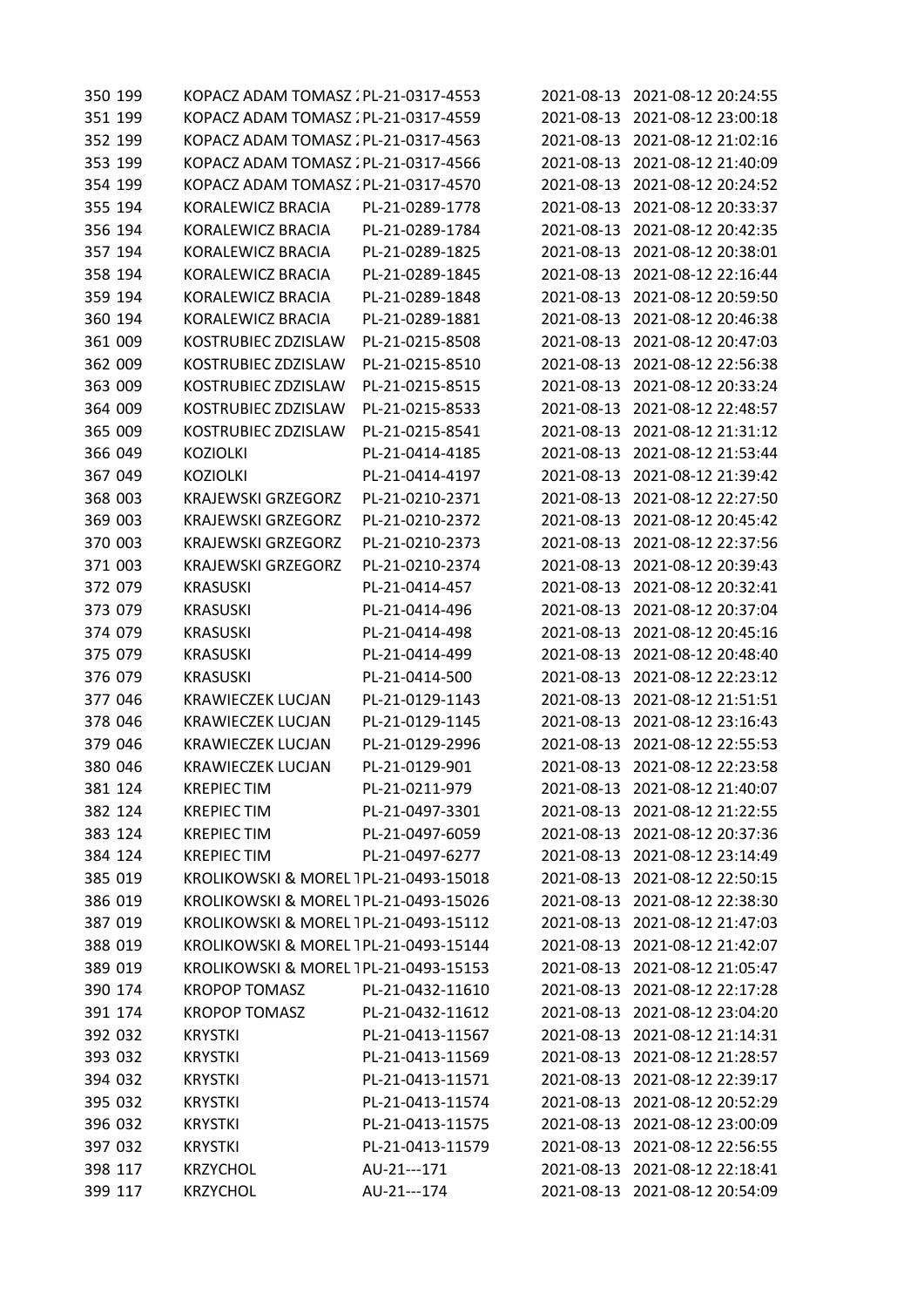| 400 117 | <b>KRZYCHOL</b>                      | AU-21---175     |            | 2021-08-13 2021-08-12 23:08:50 |
|---------|--------------------------------------|-----------------|------------|--------------------------------|
| 401 117 | <b>KRZYCHOL</b>                      | AU-21---180     | 2021-08-13 | 2021-08-12 22:28:43            |
| 402 117 | <b>KRZYCHOL</b>                      | PL-21-0317-1345 | 2021-08-13 | 2021-08-12 23:23:35            |
| 403 117 | <b>KRZYCHOL</b>                      | PL-21-0317-1346 | 2021-08-13 | 2021-08-12 21:53:35            |
| 404 107 | KUBACEK-JURASEK-CHMI CZ-21-0234-2862 |                 | 2021-08-13 | 2021-08-12 20:59:38            |
| 405 107 | KUBACEK-JURASEK-CHMI CZ-21-0234-2867 |                 | 2021-08-13 | 2021-08-12 23:26:42            |
| 406 107 | KUBACEK-JURASEK-CHMI CZ-21-0234-2869 |                 | 2021-08-13 | 2021-08-12 22:01:31            |
| 407 107 | KUBACEK-JURASEK-CHMI CZ-21-0259-3412 |                 | 2021-08-13 | 2021-08-12 20:39:34            |
| 408 107 | KUBACEK-JURASEK-CHMI CZ-21-0259-3466 |                 | 2021-08-13 | 2021-08-12 23:08:16            |
| 409 020 | KURKOWSKI SLAWOMIR PL-21-0321-4970   |                 | 2021-08-13 | 2021-08-12 21:40:51            |
| 410 020 | KURKOWSKI SLAWOMIR PL-21-0321-4990   |                 | 2021-08-13 | 2021-08-12 22:28:33            |
| 411 020 | KURKOWSKI SLAWOMIR PL-21-0321-5000   |                 | 2021-08-13 | 2021-08-12 22:14:55            |
| 412 144 | <b>KURYLO KRZYSZTOF</b>              | PL-21-0412-6537 | 2021-08-13 | 2021-08-12 20:48:05            |
| 413 144 | <b>KURYLO KRZYSZTOF</b>              | PL-21-0412-6541 | 2021-08-13 | 2021-08-12 22:39:10            |
| 414 144 | <b>KURYLO KRZYSZTOF</b>              | PL-21-0412-6543 | 2021-08-13 | 2021-08-12 21:40:14            |
| 415 144 | <b>KURYLO KRZYSZTOF</b>              | PL-21-0412-6547 | 2021-08-13 | 2021-08-12 23:08:58            |
| 416 144 | KURYLO KRZYSZTOF                     | PL-21-0412-6553 | 2021-08-13 | 2021-08-12 23:04:37            |
| 417 054 | <b>KUSAJ GRZEGORZ</b>                | PL-21-0211-6701 | 2021-08-13 | 2021-08-12 21:28:24            |
| 418 054 | <b>KUSAJ GRZEGORZ</b>                | PL-21-0211-6703 | 2021-08-13 | 2021-08-12 22:15:11            |
| 419 054 | <b>KUSAJ GRZEGORZ</b>                | PL-21-0211-6709 | 2021-08-13 | 2021-08-12 22:30:33            |
| 420 054 | <b>KUSAJ GRZEGORZ</b>                | PL-21-0211-6711 | 2021-08-13 | 2021-08-12 22:55:25            |
| 421 054 | <b>KUSAJ GRZEGORZ</b>                | PL-21-0211-6716 | 2021-08-13 | 2021-08-12 20:37:46            |
| 422 054 | <b>KUSAJ GRZEGORZ</b>                | PL-21-0211-6717 | 2021-08-13 | 2021-08-12 21:05:12            |
| 423 103 | L.STOLARSKI- K. SZWED                | PL-21-0380-243  | 2021-08-13 | 2021-08-12 20:52:49            |
| 424 103 | L.STOLARSKI- K. SZWED                | PL-21-0380-244  | 2021-08-13 | 2021-08-12 20:25:17            |
| 425 103 | L.STOLARSKI- K. SZWED                | PL-21-0380-245  | 2021-08-13 | 2021-08-12 22:37:25            |
| 426 103 | L.STOLARSKI- K. SZWED                | PL-21-0380-826  | 2021-08-13 | 2021-08-12 22:51:39            |
| 427 103 | L.STOLARSKI- K. SZWED                | PL-21-0380-829  | 2021-08-13 | 2021-08-12 20:26:07            |
| 428 055 | <b>LACH STANISLAW</b>                | PL-21-0465-7301 | 2021-08-13 | 2021-08-12 23:10:22            |
| 429 055 | <b>LACH STANISLAW</b>                | PL-21-0465-7307 | 2021-08-13 | 2021-08-12 20:25:50            |
| 430 055 | <b>LACH STANISLAW</b>                | PL-21-0465-7313 |            | 2021-08-13 2021-08-12 20:51:17 |
| 431 055 | <b>LACH STANISLAW</b>                | PL-21-0465-7315 | 2021-08-13 | 2021-08-12 21:33:23            |
| 432 055 | <b>LACH STANISLAW</b>                | PL-21-0465-7326 | 2021-08-13 | 2021-08-12 23:45:21            |
| 433 145 | LANDMAN                              | PL-21-0208-7908 | 2021-08-13 | 2021-08-12 22:30:20            |
| 434 145 | LANDMAN                              | PL-21-0208-7920 | 2021-08-13 | 2021-08-12 22:21:51            |
| 435 145 | LANDMAN                              | PL-21-0208-7928 | 2021-08-13 | 2021-08-12 20:55:33            |
| 436 145 | LANDMAN                              | PL-21-0208-7934 | 2021-08-13 | 2021-08-12 20:54:34            |
| 437 086 | LASECKI - NAWROCKI                   | PL-21-0468-3236 | 2021-08-13 | 2021-08-12 21:34:36            |
| 438 086 | LASECKI - NAWROCKI                   | PL-21-0468-6424 | 2021-08-13 | 2021-08-12 22:30:57            |
| 439 086 | LASECKI - NAWROCKI                   | PL-21-0468-6430 | 2021-08-13 | 2021-08-12 22:56:30            |
| 440 086 | LASECKI - NAWROCKI                   | PL-21-0468-6468 | 2021-08-13 | 2021-08-12 20:48:56            |
| 441 086 | LASECKI - NAWROCKI                   | PL-21-0468-6472 | 2021-08-13 | 2021-08-12 20:38:31            |
| 442 149 | <b>LASEK LUKASZ</b>                  | PL-21-0185-512  | 2021-08-13 | 2021-08-12 21:53:55            |
| 443 149 | <b>LASEK LUKASZ</b>                  | PL-21-0185-543  | 2021-08-13 | 2021-08-12 21:42:36            |
| 444 149 | <b>LASEK LUKASZ</b>                  | PL-21-0185-575  | 2021-08-13 | 2021-08-12 23:03:59            |
| 445 149 | <b>LASEK LUKASZ</b>                  | PL-21-0185-619  | 2021-08-13 | 2021-08-12 23:02:12            |
| 446 149 | <b>LASEK LUKASZ</b>                  | PL-21-0185-620  | 2021-08-13 | 2021-08-12 22:29:53            |
| 447 149 | <b>LASEK LUKASZ</b>                  | PL-21-0185-633  | 2021-08-13 | 2021-08-12 23:17:11            |
| 448 141 | <b>LESZEK SERAFIN</b>                | PL-21-0250-6101 | 2021-08-13 | 2021-08-12 21:54:45            |
| 449 141 | <b>LESZEK SERAFIN</b>                | PL-21-0250-6107 | 2021-08-13 | 2021-08-12 20:39:13            |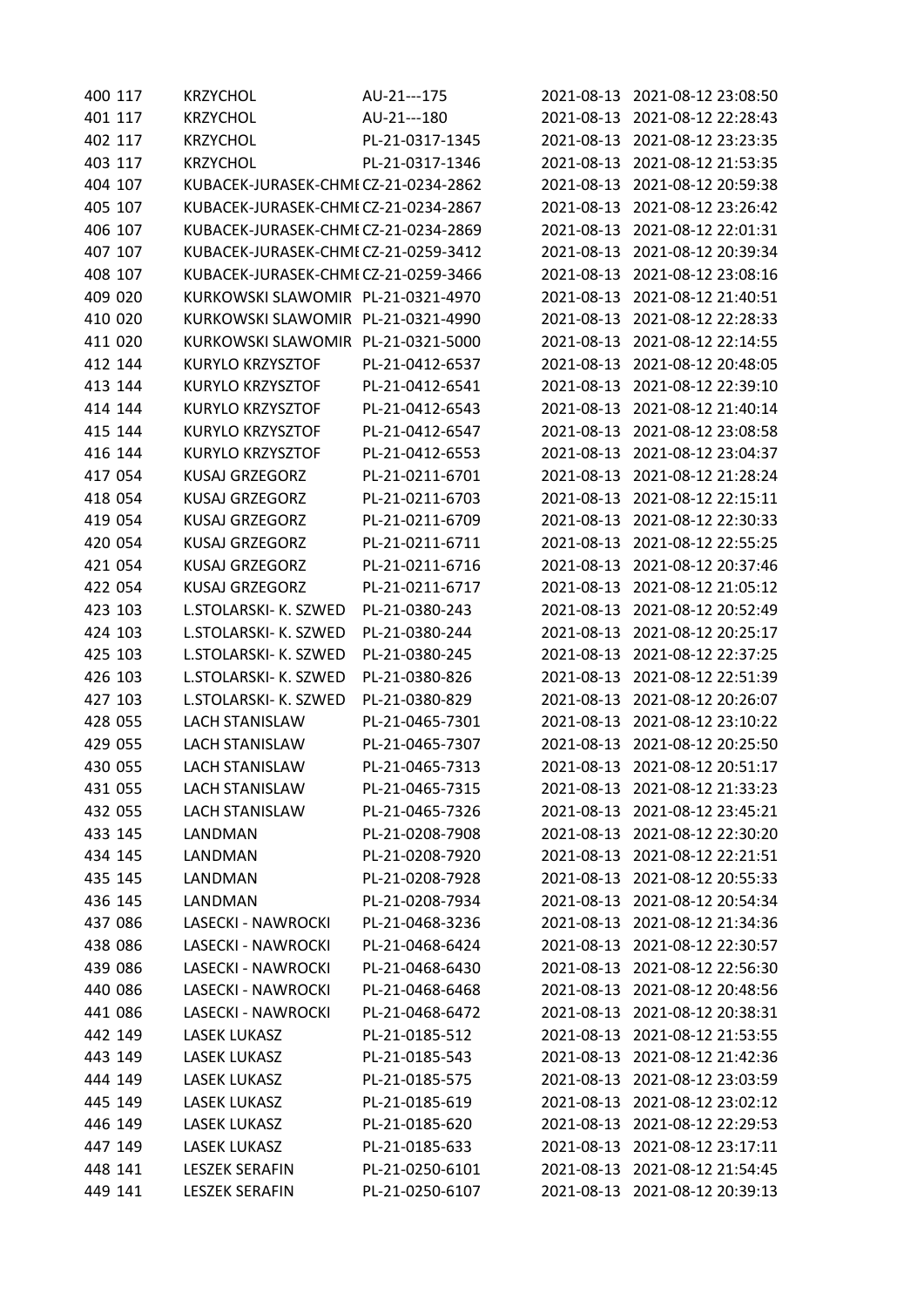| 450 141 | <b>LESZEK SERAFIN</b>                  | PL-21-0250-6108  |            | 2021-08-13 2021-08-12 22:34:52 |
|---------|----------------------------------------|------------------|------------|--------------------------------|
| 451 141 | <b>LESZEK SERAFIN</b>                  | PL-21-0250-6110  | 2021-08-13 | 2021-08-12 22:54:50            |
| 452 141 | <b>LESZEK SERAFIN</b>                  | PL-21-0250-6115  | 2021-08-13 | 2021-08-12 21:25:37            |
| 453 136 | LEWANDOWSKI TEAM                       | PL-21-0411-7408  | 2021-08-13 | 2021-08-12 23:09:35            |
| 454 136 | LEWANDOWSKI TEAM                       | PL-21-0411-7431  | 2021-08-13 | 2021-08-12 23:12:10            |
| 455 136 | LEWANDOWSKI TEAM                       | PL-21-08-2055    | 2021-08-13 | 2021-08-12 21:40:40            |
| 456 136 | LEWANDOWSKI TEAM                       | PL-21-08-2059    | 2021-08-13 | 2021-08-12 22:46:16            |
| 457 158 | LIS ANDRZEJ                            | PL-21-09-8547    | 2021-08-13 | 2021-08-12 21:09:17            |
| 458 158 | LIS ANDRZEJ                            | PL-21-09-8580    | 2021-08-13 | 2021-08-12 21:07:44            |
| 459 158 | <b>LIS ANDRZEJ</b>                     | PL-21-09-8599    | 2021-08-13 | 2021-08-12 20:53:36            |
| 460 158 | LIS ANDRZEJ                            | PL-21-09-8600    | 2021-08-13 | 2021-08-12 21:45:09            |
| 461 173 | LOBODA ADAM                            | PL-21-033-1326   | 2021-08-13 | 2021-08-12 20:46:53            |
| 462 116 | <b>LOEWE BARTLOMIEJ</b>                | PL-21-0152-135   | 2021-08-13 | 2021-08-12 21:05:23            |
| 463 116 | <b>LOEWE BARTLOMIEJ</b>                | PL-21-0152-137   | 2021-08-13 | 2021-08-12 21:00:21            |
| 464 116 | <b>LOEWE BARTLOMIEJ</b>                | PL-21-0152-139   | 2021-08-13 | 2021-08-12 20:39:08            |
| 465 116 | <b>LOEWE BARTLOMIEJ</b>                | PL-21-0152-141   | 2021-08-13 | 2021-08-12 22:17:02            |
| 466 116 | <b>LOEWE BARTLOMIEJ</b>                | PL-21-0152-143   | 2021-08-13 | 2021-08-12 22:47:38            |
| 467 116 | <b>LOEWE BARTLOMIEJ</b>                | PL-21-0152-145   | 2021-08-13 | 2021-08-12 20:24:25            |
| 468 182 | <b>LUBIARZ ROBERT</b>                  | PL-21-0412-4703  | 2021-08-13 | 2021-08-12 23:16:20            |
| 469 182 | <b>LUBIARZ ROBERT</b>                  | PL-21-0412-4716  | 2021-08-13 | 2021-08-12 21:13:18            |
| 470 182 | <b>LUBIARZ ROBERT</b>                  | PL-21-0412-4721  | 2021-08-13 | 2021-08-12 23:15:33            |
| 471 182 | <b>LUBIARZ ROBERT</b>                  | PL-21-0412-4736  | 2021-08-13 | 2021-08-12 22:49:45            |
| 472 100 | LUKASZ I MONIKA LIPIAN PL-21-0208-8971 |                  | 2021-08-13 | 2021-08-12 22:32:22            |
| 473 017 | LUKASZ I MONIKA LIPIAN PL-21-0208-8932 |                  | 2021-08-13 | 2021-08-12 21:07:34            |
| 474 017 | LUKASZ I MONIKA LIPIAN PL-21-0208-8937 |                  | 2021-08-13 | 2021-08-12 21:51:20            |
| 475 017 | LUKASZ I MONIKA LIPIAN PL-21-0208-8946 |                  | 2021-08-13 | 2021-08-12 22:23:08            |
| 476 017 | LUKASZ I MONIKA LIPIAN PL-21-0208-8949 |                  | 2021-08-13 | 2021-08-12 22:47:54            |
| 477 017 | LUKASZ I MONIKA LIPIAN PL-21-0208-8959 |                  | 2021-08-13 | 2021-08-12 23:26:24            |
| 478 017 | LUKASZ I MONIKA LIPIAN PL-21-0208-8999 |                  | 2021-08-13 | 2021-08-12 21:16:53            |
| 479 148 | MAJA                                   | PL-21-053-14740  | 2021-08-13 | 2021-08-12 21:50:02            |
| 480 148 | MAJA                                   | PL-21-053-14743  |            | 2021-08-13 2021-08-12 21:45:05 |
| 481 148 | MAJA                                   | PL-21-053-14748  |            | 2021-08-13 2021-08-12 20:34:31 |
| 482 148 | <b>MAJA</b>                            | PL-21-053-14750  | 2021-08-13 | 2021-08-12 20:59:21            |
| 483 069 | MAJA & HANIA TEAM                      | PL-21-0497-2082  |            | 2021-08-13 2021-08-12 20:31:55 |
| 484 069 | MAJA & HANIA TEAM                      | PL-21-0497-2093  |            | 2021-08-13 2021-08-12 20:34:26 |
| 485 069 | MAJA & HANIA TEAM                      | PL-21-0497-2106  |            | 2021-08-13 2021-08-12 20:23:48 |
| 486 069 | MAJA & HANIA TEAM                      | PL-21-0497-2119  | 2021-08-13 | 2021-08-12 21:40:56            |
| 487 069 | <b>MAJA &amp; HANIA TEAM</b>           | PL-21-0497-2128  | 2021-08-13 | 2021-08-12 21:27:42            |
| 488 069 | MAJA & HANIA TEAM                      | PL-21-0497-2135  | 2021-08-13 | 2021-08-12 23:10:24            |
| 489 168 | MAJCHER - BARAN TEAM PL-21-0230-105    |                  | 2021-08-13 | 2021-08-12 21:29:46            |
| 490 168 | MAJCHER - BARAN TEAM PL-21-0230-131    |                  | 2021-08-13 | 2021-08-12 22:55:51            |
| 491 168 | MAJCHER - BARAN TEAM PL-21-0230-168    |                  | 2021-08-13 | 2021-08-12 22:55:37            |
| 492 168 | MAJCHER - BARAN TEAM PL-21-0230-178    |                  | 2021-08-13 | 2021-08-12 22:35:19            |
| 493 151 | <b>MAJEWSKI WALDEK</b>                 | PL-21-0180-4806  | 2021-08-13 | 2021-08-12 21:31:26            |
| 494 151 | <b>MAJEWSKI WALDEK</b>                 | PL-21-0425-12278 | 2021-08-13 | 2021-08-12 22:49:32            |
| 495 151 | <b>MAJEWSKI WALDEK</b>                 | PL-21-0425-12279 | 2021-08-13 | 2021-08-12 21:23:19            |
| 496 151 | MAJEWSKI WALDEK                        | PL-21-0425-12281 | 2021-08-13 | 2021-08-12 23:23:05            |
| 497 082 | <b>MALEC MAREK</b>                     | PL-21-0215-191   | 2021-08-13 | 2021-08-12 23:04:59            |
| 498 082 | <b>MALEC MAREK</b>                     | PL-21-0215-200   |            | 2021-08-13 2021-08-12 20:24:14 |
| 499 082 | <b>MALEC MAREK</b>                     | PL-21-0215-241   |            | 2021-08-13 2021-08-12 20:45:33 |
|         |                                        |                  |            |                                |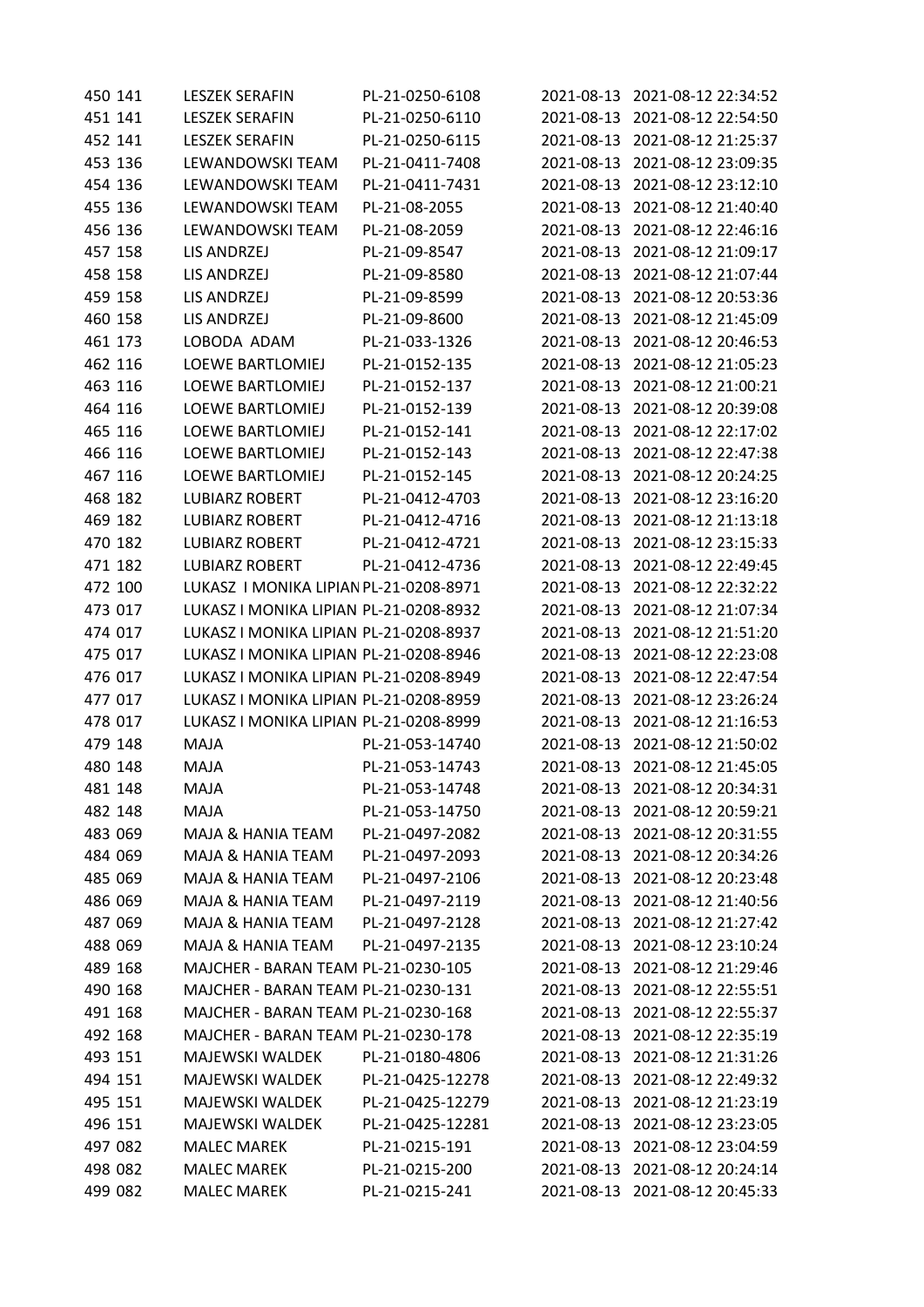| 500 082 | <b>MALEC MAREK</b>                    | PL-21-0215-2742  |            | 2021-08-13 2021-08-12 22:46:25 |
|---------|---------------------------------------|------------------|------------|--------------------------------|
| 501 228 | <b>MARKO</b>                          | PL0495-21-6974   | 2021-08-13 | 2021-08-12 20:27:27            |
| 502 122 | MASTER TEAM PILICHOW CZ-21-0132-3212  |                  | 2021-08-13 | 2021-08-12 21:46:54            |
| 503 132 | MAT-BUD                               | PL-21-0430-4585  | 2021-08-13 | 2021-08-12 23:00:47            |
| 504 132 | MAT-BUD                               | PL-21-0430-4587  | 2021-08-13 | 2021-08-12 22:50:00            |
| 505 132 | MAT-BUD                               | PL-21-0430-5538  | 2021-08-13 | 2021-08-12 20:39:36            |
| 506 132 | MAT-BUD                               | PL-21-0430-5550  | 2021-08-13 | 2021-08-12 23:02:59            |
| 507 200 | <b>MAZUR KAZIMIERZ</b>                | PL-21-0215-7027  | 2021-08-13 | 2021-08-12 22:24:40            |
| 508 223 | MELA                                  | PL0424-21-8120   | 2021-08-13 | 2021-08-12 23:57:11            |
| 509 223 | <b>MELA</b>                           | PL0424-21-8149   | 2021-08-13 | 2021-08-12 23:57:19            |
| 510 088 | <b>MICHAL &amp; REMIX</b>             | PL-21-0468-13001 | 2021-08-13 | 2021-08-12 20:43:04            |
| 511 088 | MICHAL & REMIX                        | PL-21-0468-13019 | 2021-08-13 | 2021-08-12 20:56:00            |
| 512 088 | MICHAL & REMIX                        | PL-21-0468-14520 | 2021-08-13 | 2021-08-12 21:46:29            |
| 513 088 | MICHAL & REMIX                        | PL-21-0468-14541 | 2021-08-13 | 2021-08-12 20:55:19            |
| 514 088 | <b>MICHAL &amp; REMIX</b>             | PL-21-0468-14549 | 2021-08-13 | 2021-08-12 21:18:08            |
| 515 192 | MIROSLAW OSOWSKI                      | PL-21-0245-6918  | 2021-08-13 | 2021-08-12 21:37:04            |
| 516 108 | MISIAK & SMORAWSKI TEPL-21-0347-11966 |                  | 2021-08-13 | 2021-08-12 20:53:52            |
| 517 108 | MISIAK & SMORAWSKI TEPL-21-0347-11971 |                  | 2021-08-13 | 2021-08-12 22:20:10            |
| 518 108 | MISIAK & SMORAWSKI TEPL-21-0347-11999 |                  | 2021-08-13 | 2021-08-12 21:07:13            |
| 519 108 | MISIAK & SMORAWSKI TEPL-21-0347-9325  |                  | 2021-08-13 | 2021-08-12 21:23:12            |
| 520 108 | MISIAK & SMORAWSKI TEPL-21-0347-9343  |                  | 2021-08-13 | 2021-08-12 22:01:47            |
| 521 108 | MISIAK & SMORAWSKI TEPL-21-0347-9344  |                  | 2021-08-13 | 2021-08-12 22:31:42            |
| 522 120 | MODLISZEWICE TEAM                     | CZ-21-0132-3333  | 2021-08-13 | 2021-08-12 22:36:00            |
| 523 087 | NATALKA & ZELAZNIAKI                  | PL-21-0468-613   | 2021-08-13 | 2021-08-12 21:14:11            |
| 524 087 | NATALKA & ZELAZNIAKI                  | PL-21-0468-619   | 2021-08-13 | 2021-08-12 21:24:23            |
| 525 087 | NATALKA & ZELAZNIAKI                  | PL-21-0468-707   | 2021-08-13 | 2021-08-12 22:22:19            |
| 526 087 | NATALKA & ZELAZNIAKI                  | PL-21-0468-756   | 2021-08-13 | 2021-08-12 20:50:06            |
| 527 162 | NIEDUZAK JOZEF                        | PL-21-0289-5984  | 2021-08-13 | 2021-08-12 21:16:39            |
| 528 162 | NIEDUZAK JOZEF                        | PL-21-0289-5986  | 2021-08-13 | 2021-08-12 21:45:27            |
| 529 162 | NIEDUZAK JOZEF                        | PL-21-0289-5999  | 2021-08-13 | 2021-08-12 22:15:24            |
| 530 162 | NIEDUZAK JOZEF                        | PL-21-0289-6511  |            | 2021-08-13 2021-08-12 21:02:04 |
| 531 162 | NIEDUZAK JOZEF                        | PL-21-0289-6561  | 2021-08-13 | 2021-08-12 21:30:56            |
| 532 023 | O.I.S. KRAWCZAK                       | PL-21-07-11712   | 2021-08-13 | 2021-08-12 20:26:40            |
| 533 023 | O.I.S. KRAWCZAK                       | PL-21-07-11718   | 2021-08-13 | 2021-08-12 21:51:02            |
| 534 023 | O.I.S. KRAWCZAK                       | PL-21-07-11721   | 2021-08-13 | 2021-08-12 20:27:18            |
| 535 023 | O.I.S. KRAWCZAK                       | PL-21-07-11787   | 2021-08-13 | 2021-08-12 22:55:44            |
| 536 023 | O.I.S. KRAWCZAK                       | PL-21-07-11793   | 2021-08-13 | 2021-08-12 21:23:54            |
| 537 153 | <b>OCHIJEWICZ MAREK</b>               | PL-21-0441-5070  | 2021-08-13 | 2021-08-12 22:59:52            |
| 538 153 | <b>OCHIJEWICZ MAREK</b>               | PL-21-0441-5072  | 2021-08-13 | 2021-08-12 20:39:03            |
| 539 153 | <b>OCHIJEWICZ MAREK</b>               | PL-21-0441-5101  | 2021-08-13 | 2021-08-12 22:54:22            |
| 540 153 | <b>OCHIJEWICZ MAREK</b>               | PL-21-0441-5103  | 2021-08-13 | 2021-08-12 21:25:30            |
| 541 230 | <b>OLA KUSAJ</b>                      | PL0211-21-6706   | 2021-08-13 | 2021-08-12 22:59:18            |
| 542 203 | <b>OLIVIER KRAWCZAK</b>               | PL-21-07-11727   | 2021-08-13 | 2021-08-12 20:25:11            |
| 543 189 | OLR POLISH MASTER KAC PL-21-083-11420 |                  | 2021-08-13 | 2021-08-12 21:08:29            |
| 544 189 | OLR POLISH MASTER KAC PL-21-083-11425 |                  | 2021-08-13 | 2021-08-12 20:36:53            |
| 545 220 | <b>ORLOF KRZYSZTOF</b>                | PL-21-0500-5658  | 2021-08-13 | 2021-08-12 22:33:57            |
| 546 220 | <b>ORLOF KRZYSZTOF</b>                | PL-21-0500-6067  | 2021-08-13 | 2021-08-12 20:49:56            |
| 547 220 | <b>ORLOF KRZYSZTOF</b>                | PL-21-0500-6086  | 2021-08-13 | 2021-08-12 21:15:35            |
| 548 220 | <b>ORLOF KRZYSZTOF</b>                | PL-21-0500-6089  | 2021-08-13 | 2021-08-12 20:36:17            |
| 549 109 | P+E TEAM                              | PL-21-0347-8104  | 2021-08-13 | 2021-08-12 22:24:28            |
|         |                                       |                  |            |                                |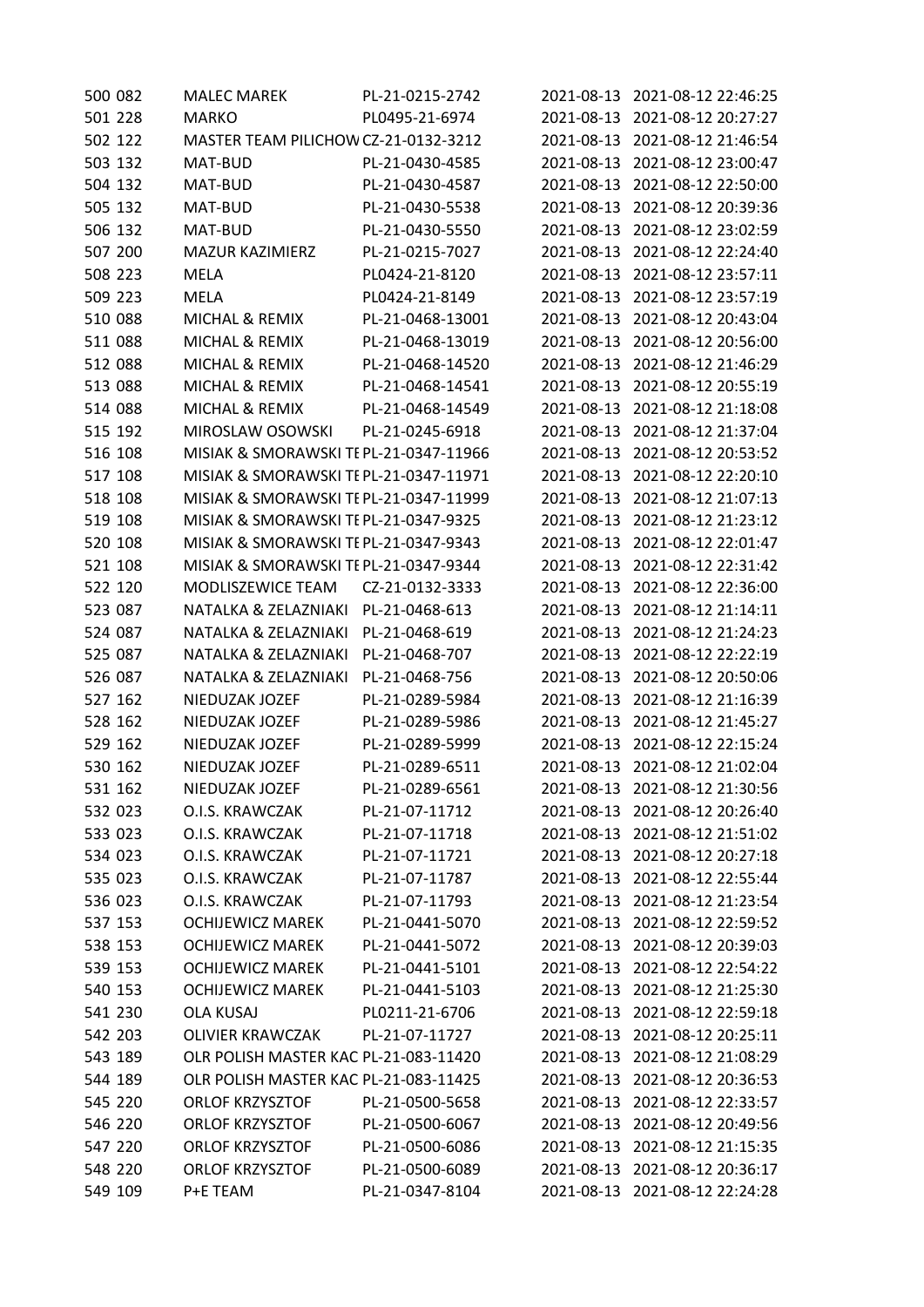| 550 109 | P+E TEAM                               | PL-21-0347-8106  |            | 2021-08-13 2021-08-12 21:23:39 |
|---------|----------------------------------------|------------------|------------|--------------------------------|
| 551 109 | P+E TEAM                               | PL-21-0347-8107  | 2021-08-13 | 2021-08-12 23:03:34            |
| 552 109 | P+E TEAM                               | PL-21-0347-8113  | 2021-08-13 | 2021-08-12 23:19:32            |
| 553 109 | P+E TEAM                               | PL-21-0347-8121  | 2021-08-13 | 2021-08-12 22:23:47            |
| 554 180 | PALEGA-REMISZ                          | PL-21-0153-1296  | 2021-08-13 | 2021-08-12 23:10:36            |
| 555 163 | PANAS TEAM                             | PL-21-0210-1012  | 2021-08-13 | 2021-08-12 23:07:50            |
| 556 163 | <b>PANAS TEAM</b>                      | PL-21-0210-1116  | 2021-08-13 | 2021-08-12 22:15:29            |
| 557 163 | <b>PANAS TEAM</b>                      | PL-21-0210-1157  | 2021-08-13 | 2021-08-12 22:55:13            |
| 558 163 | PANAS TEAM                             | PL-21-0210-1174  | 2021-08-13 | 2021-08-12 22:39:03            |
| 559 163 | PANAS TEAM                             | PL-21-0210-1177  | 2021-08-13 | 2021-08-12 22:54:48            |
| 560 161 | PASTUSZAK MICHAL                       | PL-21-0497-5816  | 2021-08-13 | 2021-08-12 20:26:50            |
| 561 161 | PASTUSZAK MICHAL                       | PL-21-0497-5818  | 2021-08-13 | 2021-08-12 23:04:08            |
| 562 135 | PATRYCJA I ADRIAN DROZ PL-21-0463-7750 |                  | 2021-08-13 | 2021-08-12 21:07:01            |
| 563 135 | PATRYCJA I ADRIAN DROZ PL-21-0463-7756 |                  | 2021-08-13 | 2021-08-12 23:03:46            |
| 564 135 | PATRYCJA I ADRIAN DROZ PL-21-0463-7761 |                  | 2021-08-13 | 2021-08-12 23:01:53            |
| 565 135 | PATRYCJA I ADRIAN DROZ PL-21-0463-7778 |                  | 2021-08-13 | 2021-08-12 22:26:09            |
| 566 105 | PAWEL SZTOBNICKI                       | PL-21-0175-1951  | 2021-08-13 | 2021-08-12 20:24:39            |
| 567 105 | PAWEL SZTOBNICKI                       | PL-21-0175-1953  | 2021-08-13 | 2021-08-12 22:29:55            |
| 568 105 | PAWEL SZTOBNICKI                       | PL-21-0175-1956  | 2021-08-13 | 2021-08-12 20:47:19            |
| 569 105 | PAWEL SZTOBNICKI                       | PL-21-0175-1960  | 2021-08-13 | 2021-08-12 22:22:08            |
| 570 105 | PAWEL SZTOBNICKI                       | S-21-08-015      | 2021-08-13 | 2021-08-12 21:27:59            |
| 571 035 | PAWEL WARDA & ADALB PL-21-0497-1453    |                  | 2021-08-13 | 2021-08-12 20:56:05            |
| 572 035 | PAWEL WARDA & ADALB PL-21-0497-1454    |                  | 2021-08-13 | 2021-08-12 21:35:56            |
| 573 035 | PAWEL WARDA & ADALB PL-21-0497-1455    |                  | 2021-08-13 | 2021-08-12 21:30:28            |
| 574 035 | PAWEL WARDA & ADALB PL-21-0497-1456    |                  | 2021-08-13 | 2021-08-12 22:36:57            |
| 575 035 | PAWEL WARDA & ADALB PL-21-0497-1457    |                  | 2021-08-13 | 2021-08-12 21:08:37            |
| 576 035 | PAWEL WARDA & ADALB PL-21-0497-1458    |                  | 2021-08-13 | 2021-08-12 21:24:43            |
| 577 208 | <b>PAWELEC ARTUR</b>                   | PL-21-0275-14398 | 2021-08-13 | 2021-08-12 21:08:40            |
| 578 219 | <b>PAWELEC ARTUR 2</b>                 | PL-21-0275-14038 | 2021-08-13 | 2021-08-12 21:33:52            |
| 579 041 | PERLA ROZTOCZA                         | PL-21-0215-702   | 2021-08-13 | 2021-08-12 22:56:33            |
| 580 041 | PERLA ROZTOCZA                         | PL-21-0215-766   |            | 2021-08-13 2021-08-12 22:28:20 |
| 581 041 | PERLA ROZTOCZA                         | PL-21-0215-791   | 2021-08-13 | 2021-08-12 22:58:39            |
| 582 041 | PERLA ROZTOCZA                         | PL-21-0215-793   | 2021-08-13 | 2021-08-12 20:51:54            |
| 583 038 | PIEROG SEBASTIAN                       | PL-21-0312-8146  | 2021-08-13 | 2021-08-12 22:51:14            |
| 584 038 | PIEROG SEBASTIAN                       | PL-21-0312-8147  | 2021-08-13 | 2021-08-12 21:15:53            |
| 585 038 | PIEROG SEBASTIAN                       | PL-21-0312-8161  | 2021-08-13 | 2021-08-12 23:09:28            |
| 586 038 | PIEROG SEBASTIAN                       | PL-21-0312-8179  | 2021-08-13 | 2021-08-12 21:33:10            |
| 587 172 | PIETRAS & DZIALAK                      | PL-21-0287-4079  | 2021-08-13 | 2021-08-12 23:11:25            |
| 588 172 | PIETRAS & DZIALAK                      | PL-21-0314-7514  | 2021-08-13 | 2021-08-12 21:27:55            |
| 589 172 | PIETRAS & DZIALAK                      | PL-21-0498-2058  | 2021-08-13 | 2021-08-12 23:24:10            |
| 590 172 | PIETRAS & DZIALAK                      | PL-21-0498-2069  | 2021-08-13 | 2021-08-12 21:42:20            |
| 591 172 | PIETRAS & DZIALAK                      | PL-21-0498-2073  | 2021-08-13 | 2021-08-12 21:32:58            |
| 592 111 | PIOTROWSKI TOMASZ                      | DV-21-5442-965   | 2021-08-13 | 2021-08-12 21:09:04            |
| 593 111 | PIOTROWSKI TOMASZ                      | PL-21-0285-1626  | 2021-08-13 | 2021-08-12 21:07:17            |
| 594 111 | PIOTROWSKI TOMASZ                      | PL-21-0285-1643  | 2021-08-13 | 2021-08-12 22:19:12            |
| 595 111 | PIOTROWSKI TOMASZ                      | PL-21-0285-1697  | 2021-08-13 | 2021-08-12 21:28:47            |
| 596 196 | PITAS M.M.-MAJCHER K.1PL-21-0315-8549  |                  | 2021-08-13 | 2021-08-12 22:19:29            |
| 597 196 | PITAS M.M.-MAJCHER K.1PL-21-0315-8560  |                  | 2021-08-13 | 2021-08-12 21:25:55            |
| 598 196 | PITAS M.M.-MAJCHER K.1PL-21-0315-9802  |                  | 2021-08-13 | 2021-08-12 21:51:04            |
| 599 196 | PITAS M.M.-MAJCHER K.1PL-21-0315-9813  |                  |            | 2021-08-13 2021-08-12 21:40:48 |
|         |                                        |                  |            |                                |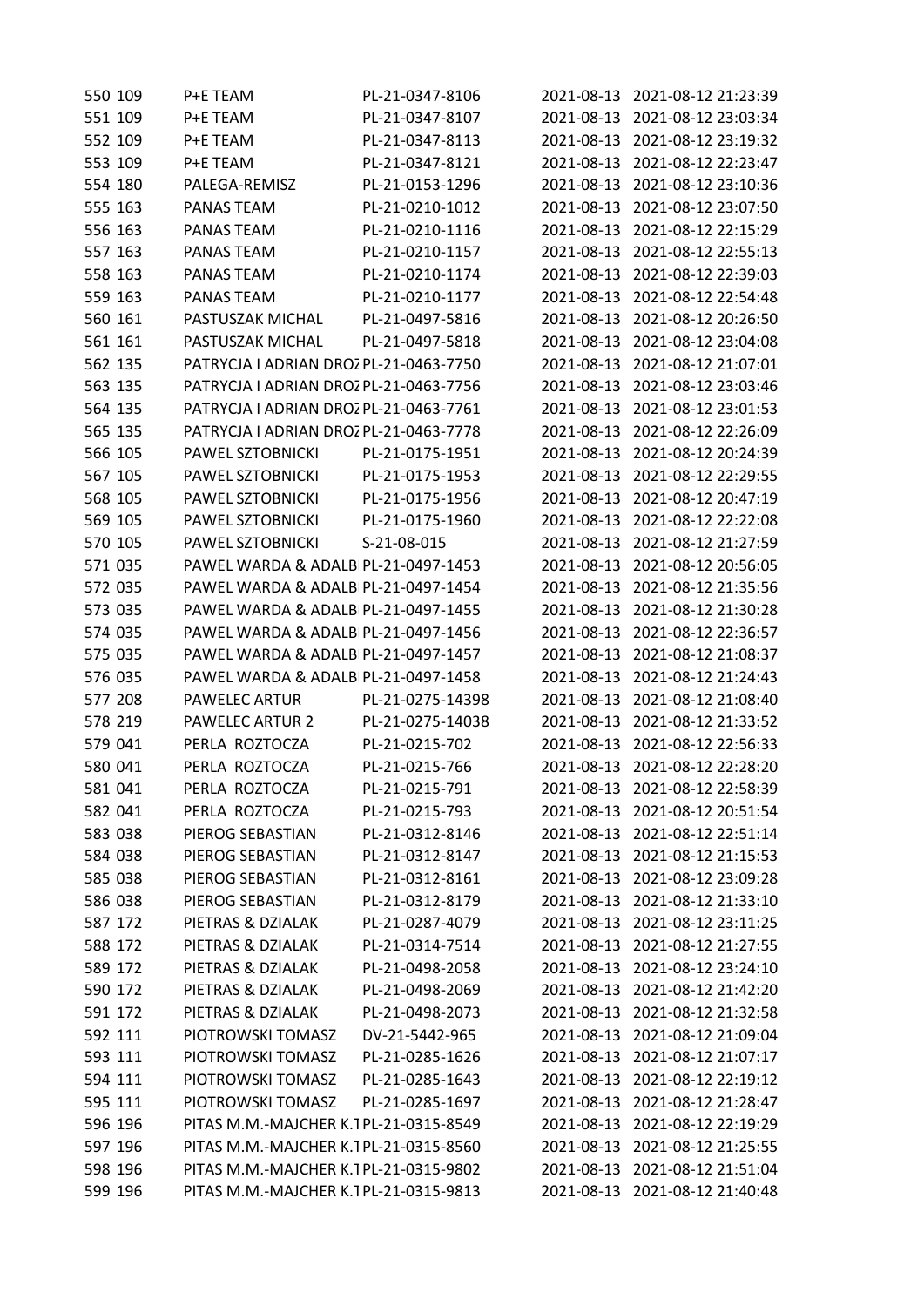| 600 196 | PITAS M.M.-MAJCHER K.1PL-21-0315-9994 |                  |            | 2021-08-13 2021-08-12 22:32:09 |
|---------|---------------------------------------|------------------|------------|--------------------------------|
| 601 193 | PO RA PI                              | PL-21-0280-3119  | 2021-08-13 | 2021-08-12 20:24:18            |
| 602 193 | PO RA PI                              | PL-21-0280-3124  | 2021-08-13 | 2021-08-12 22:17:56            |
| 603 193 | PO RA PI                              | PL-21-0280-3130  | 2021-08-13 | 2021-08-12 21:55:07            |
| 604 193 | PO RA PI                              | PL-21-0280-3137  | 2021-08-13 | 2021-08-12 22:16:28            |
| 605 043 | POPLAWSKI MIECZYSLAW PL-21-0441-516   |                  | 2021-08-13 | 2021-08-12 22:55:22            |
| 606 043 | POPLAWSKI MIECZYSLAW PL-21-0441-525   |                  | 2021-08-13 | 2021-08-12 21:09:40            |
| 607 043 | POPLAWSKI MIECZYSLAW PL-21-0441-526   |                  | 2021-08-13 | 2021-08-12 20:42:53            |
| 608 043 | POPLAWSKI MIECZYSLAW PL-21-0441-573   |                  | 2021-08-13 | 2021-08-12 20:57:46            |
| 609 202 | POPOWSKA MONIKA                       | PL-21-014-5762   | 2021-08-13 | 2021-08-12 21:24:48            |
| 610 202 | POPOWSKA MONIKA                       | PL-21-014-5766   | 2021-08-13 | 2021-08-12 21:12:35            |
| 611 202 | POPOWSKA MONIKA                       | PL-21-014-5768   | 2021-08-13 | 2021-08-12 23:00:27            |
| 612 202 | POPOWSKA MONIKA                       | PL-21-014-5779   | 2021-08-13 | 2021-08-12 22:47:25            |
| 613 202 | POPOWSKA MONIKA                       | PL-21-014-5789   | 2021-08-13 | 2021-08-12 21:56:31            |
| 614 134 | PRANAGAL                              | PL-21-0497-3662  | 2021-08-13 | 2021-08-12 22:17:08            |
| 615 134 | PRANAGAL                              | PL-21-0497-3668  | 2021-08-13 | 2021-08-12 20:25:45            |
| 616 134 | PRANAGAL                              | PL-21-0497-6892  | 2021-08-13 | 2021-08-12 20:45:43            |
| 617 154 | PRZEDNIKOWSKI WIESLA' PL-21-0306-4705 |                  | 2021-08-13 | 2021-08-12 23:11:38            |
| 618 154 | PRZEDNIKOWSKI WIESLA' PL-21-0306-4712 |                  | 2021-08-13 | 2021-08-12 21:17:06            |
| 619 154 | PRZEDNIKOWSKI WIESLA' PL-21-0306-4744 |                  | 2021-08-13 | 2021-08-12 21:30:19            |
| 620 110 | <b>RAFAL GORSKI</b>                   | PL-21-0223-583   | 2021-08-13 | 2021-08-12 20:26:59            |
| 621 110 | <b>RAFAL GORSKI</b>                   | PL-21-0223-588   | 2021-08-13 | 2021-08-12 20:37:16            |
| 622 110 | <b>RAFAL GORSKI</b>                   | PL-21-0223-595   | 2021-08-13 | 2021-08-12 21:35:34            |
| 623 102 | RAFAL KAMIL                           | PL-21-03-10110   | 2021-08-13 | 2021-08-12 22:35:58            |
| 624 102 | <b>RAFAL KAMIL</b>                    | PL-21-03-10114   | 2021-08-13 | 2021-08-12 21:40:24            |
| 625 102 | RAFAL KAMIL                           | PL-21-03-10157   | 2021-08-13 | 2021-08-12 21:26:37            |
| 626 102 | <b>RAFAL KAMIL</b>                    | PL-21-03-10159   | 2021-08-13 | 2021-08-12 22:15:39            |
| 627 195 | RAF-KAR                               | PL-21-0183-2782  | 2021-08-13 | 2021-08-12 22:00:17            |
| 628 195 | RAF-KAR                               | PL-21-0183-2982  | 2021-08-13 | 2021-08-12 20:25:33            |
| 629 195 | RAF-KAR                               | PL-21-0183-2991  | 2021-08-13 | 2021-08-12 22:36:38            |
| 630 024 | <b>RAZIK MAREK</b>                    | DV-21-8867-43    |            | 2021-08-13 2021-08-12 20:37:07 |
| 631 024 | <b>RAZIK MAREK</b>                    | DV-21-8867-53    | 2021-08-13 | 2021-08-12 21:52:10            |
| 632 024 | <b>RAZIK MAREK</b>                    | DV-21-8867-70    | 2021-08-13 | 2021-08-12 22:21:21            |
| 633 024 | <b>RAZIK MAREK</b>                    | DV-21-8867-83    | 2021-08-13 | 2021-08-12 22:22:55            |
| 634 024 | <b>RAZIK MAREK</b>                    | DV-21-8867-92    | 2021-08-13 | 2021-08-12 22:33:37            |
| 635 024 | <b>RAZIK MAREK</b>                    | DV-21-8867-97    | 2021-08-13 | 2021-08-12 23:23:53            |
| 636 160 | <b>RED TEAM</b>                       | PL-21-02-3248    | 2021-08-13 | 2021-08-12 22:16:20            |
| 637 160 | <b>RED TEAM</b>                       | PL-21-02-3251    | 2021-08-13 | 2021-08-12 23:10:44            |
| 638 160 | <b>RED TEAM</b>                       | PL-21-02-3252    | 2021-08-13 | 2021-08-12 21:47:44            |
| 639 160 | <b>RED TEAM</b>                       | PL-21-02-3256    | 2021-08-13 | 2021-08-12 22:55:39            |
| 640 160 | <b>RED TEAM</b>                       | PL-21-02-3261    | 2021-08-13 | 2021-08-12 23:08:07            |
| 641 045 | ROBERT-PATRYK                         | PL-21-0231-10012 | 2021-08-13 | 2021-08-12 21:09:27            |
| 642 045 | ROBERT-PATRYK                         | PL-21-0231-10014 | 2021-08-13 | 2021-08-12 22:50:46            |
| 643 045 | ROBERT-PATRYK                         | PL-21-0231-10027 | 2021-08-13 | 2021-08-12 22:26:35            |
| 644 045 | ROBERT-PATRYK                         | PL-21-0231-10051 | 2021-08-13 | 2021-08-12 22:59:37            |
| 645 045 | ROBERT-PATRYK                         | PL-21-0231-10062 | 2021-08-13 | 2021-08-12 23:02:33            |
| 646 045 | ROBERT-PATRYK                         | PL-21-0231-10091 | 2021-08-13 | 2021-08-12 20:54:54            |
| 647 081 | <b>ROJEK &amp; DUBIEL</b>             | PL-21-0311-9009  | 2021-08-13 | 2021-08-12 23:09:38            |
| 648 081 | <b>ROJEK &amp; DUBIEL</b>             | PL-21-0311-9012  | 2021-08-13 | 2021-08-12 22:59:12            |
| 649 081 | <b>ROJEK &amp; DUBIEL</b>             | PL-21-0311-9018  | 2021-08-13 | 2021-08-12 22:28:55            |
|         |                                       |                  |            |                                |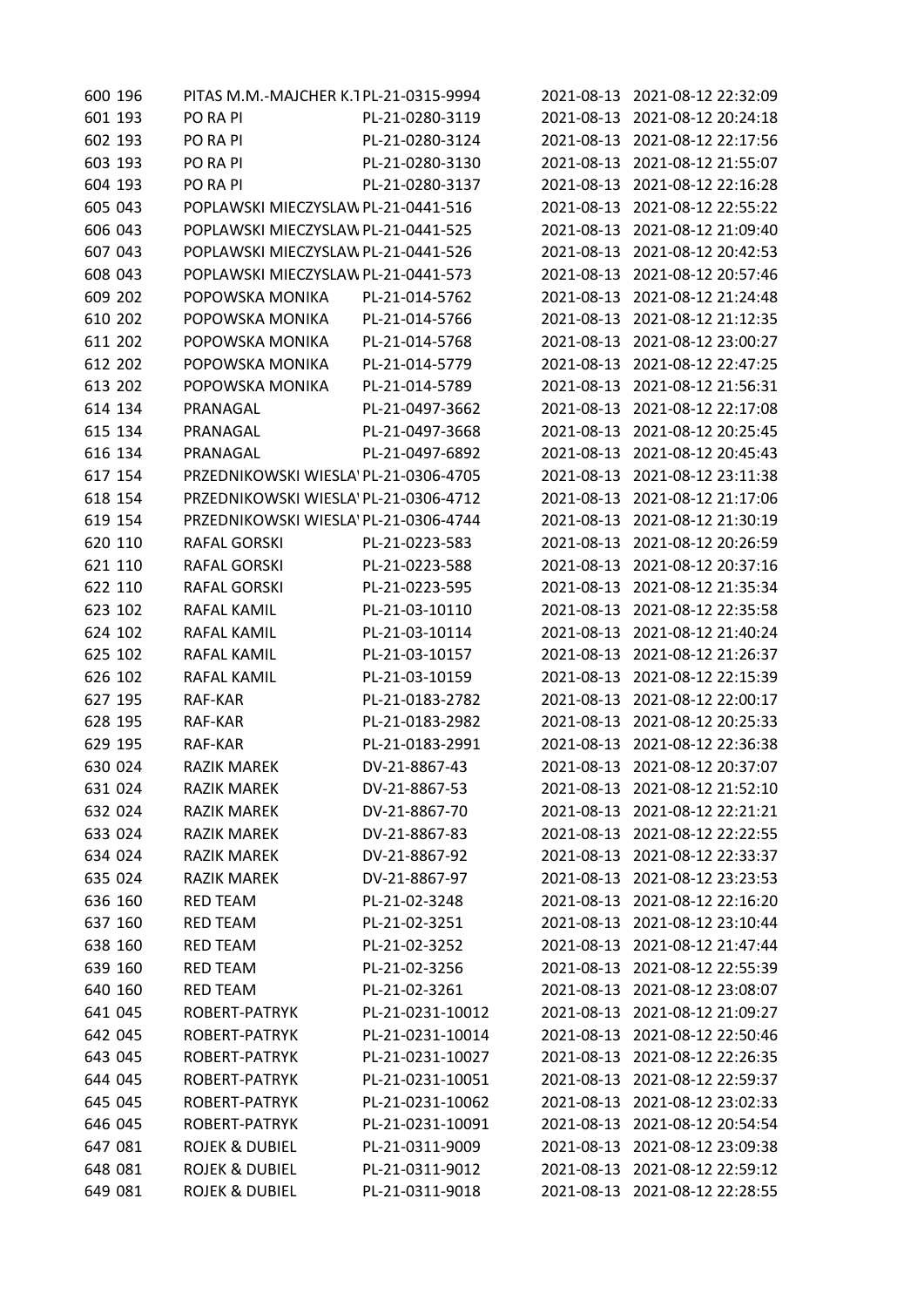| 650 081 | <b>ROJEK &amp; DUBIEL</b>              | PL-21-0311-9023  |            | 2021-08-13 2021-08-12 23:11:58 |
|---------|----------------------------------------|------------------|------------|--------------------------------|
| 651 075 | RUBINKOWSKI DAMIAN                     | PL-21-0397-1103  | 2021-08-13 | 2021-08-12 21:45:48            |
| 652 075 | RUBINKOWSKI DAMIAN                     | PL-21-0397-1192  | 2021-08-13 | 2021-08-12 23:12:41            |
| 653 075 | RUBINKOWSKI DAMIAN                     | PL-21-0397-1193  | 2021-08-13 | 2021-08-12 21:07:25            |
| 654 204 | <b>SCHULZ TEAM</b>                     | PL-21-0217-201   | 2021-08-13 | 2021-08-12 22:45:12            |
| 655 204 | <b>SCHULZ TEAM</b>                     | PL-21-0217-218   | 2021-08-13 | 2021-08-12 21:33:08            |
| 656 204 | <b>SCHULZ TEAM</b>                     | PL-21-0217-230   | 2021-08-13 | 2021-08-12 21:47:14            |
| 657 187 | SEYKOPOL JERZY SERZYSK PL-21-0482-2123 |                  | 2021-08-13 | 2021-08-12 23:11:50            |
| 658 058 | <b>SG SEHNKE-MARZEION</b>              | DV-21-8762-1000  | 2021-08-13 | 2021-08-12 21:06:34            |
| 659 058 | <b>SG SEHNKE-MARZEION</b>              | DV-21-8762-735   | 2021-08-13 | 2021-08-12 20:32:43            |
| 660 058 | <b>SG SEHNKE-MARZEION</b>              | DV-21-8762-965   | 2021-08-13 | 2021-08-12 22:32:03            |
| 661 058 | SG SEHNKE-MARZEION                     | DV-21-8762-977   | 2021-08-13 | 2021-08-12 23:11:47            |
| 662 152 | <b>SITARSKI MAREK</b>                  | PL-21-0262-1774  | 2021-08-13 | 2021-08-12 20:26:53            |
| 663 152 | <b>SITARSKI MAREK</b>                  | PL-21-0280-12865 | 2021-08-13 | 2021-08-12 23:10:12            |
| 664 059 | <b>SLAWOMIR WIERZBICKI</b>             | PL-21-0244-7018  | 2021-08-13 | 2021-08-12 22:29:29            |
| 665 059 | <b>SLAWOMIR WIERZBICKI</b>             | PL-21-0244-7028  | 2021-08-13 | 2021-08-12 23:09:25            |
| 666 059 | <b>SLAWOMIR WIERZBICKI</b>             | PL-21-0244-7031  | 2021-08-13 | 2021-08-12 22:32:47            |
| 667 059 | <b>SLAWOMIR WIERZBICKI</b>             | PL-21-0244-7035  | 2021-08-13 | 2021-08-12 22:02:32            |
| 668 042 | <b>SMERFY</b>                          | PL-21-0441-1805  | 2021-08-13 | 2021-08-12 20:51:29            |
| 669 042 | <b>SMERFY</b>                          | PL-21-0441-1814  | 2021-08-13 | 2021-08-12 21:21:59            |
| 670 042 | <b>SMERFY</b>                          | PL-21-0441-1833  | 2021-08-13 | 2021-08-12 21:00:29            |
| 671 042 | <b>SMERFY</b>                          | PL-21-0441-1853  | 2021-08-13 | 2021-08-12 21:47:23            |
| 672 167 | <b>SMYK TOMASZ</b>                     | PL-21-0497-2184  | 2021-08-13 | 2021-08-12 22:37:20            |
| 673 167 | <b>SMYK TOMASZ</b>                     | PL-21-0497-2185  | 2021-08-13 | 2021-08-12 21:57:04            |
| 674 167 | <b>SMYK TOMASZ</b>                     | PL-21-0497-2188  | 2021-08-13 | 2021-08-12 21:13:22            |
| 675 167 | <b>SMYK TOMASZ</b>                     | PL-21-0497-2195  | 2021-08-13 | 2021-08-12 21:01:16            |
| 676 167 | <b>SMYK TOMASZ</b>                     | PL-21-0497-2197  | 2021-08-13 | 2021-08-12 21:14:54            |
| 677 225 | SOBCZAK 2                              | PL-21-0412-4416  | 2021-08-13 | 2021-08-12 20:47:44            |
| 678 225 | SOBCZAK 2                              | PL-21-0412-4420  | 2021-08-13 | 2021-08-12 21:03:12            |
| 679 224 | SOBCZAK1                               | PL-21-0412-4425  | 2021-08-13 | 2021-08-12 20:32:30            |
| 680 224 | SOBCZAK 1                              | PL-21-0412-4431  |            | 2021-08-13 2021-08-12 20:50:47 |
| 681 033 | SOBIERAJ & GALCZYNSKI PL-21-0183-7007  |                  | 2021-08-13 | 2021-08-12 23:09:19            |
| 682 033 | SOBIERAJ & GALCZYNSKI PL-21-0183-7028  |                  | 2021-08-13 | 2021-08-12 22:26:53            |
| 683 033 | SOBIERAJ & GALCZYNSKI PL-21-0183-7032  |                  | 2021-08-13 | 2021-08-12 20:54:22            |
| 684 033 | SOBIERAJ & GALCZYNSKI PL-21-0183-9934  |                  | 2021-08-13 | 2021-08-12 22:54:07            |
| 685 118 | SPARROW TEAM I                         | DV-21-1911-1256  | 2021-08-13 | 2021-08-12 22:56:21            |
| 686 118 | SPARROW TEAM I                         | DV-21-1911-1275  | 2021-08-13 | 2021-08-12 22:44:12            |
| 687 118 | SPARROW TEAM I                         | DV-21-1911-1282  | 2021-08-13 | 2021-08-12 21:56:52            |
| 688 118 | <b>SPARROW TEAM I</b>                  | DV-21-1911-1288  | 2021-08-13 | 2021-08-12 21:41:53            |
| 689 119 | <b>SPARROW TEAM II</b>                 | DV-21-1911-1257  | 2021-08-13 | 2021-08-12 20:42:23            |
| 690 119 | SPARROW TEAM II                        | DV-21-1911-1267  | 2021-08-13 | 2021-08-12 23:01:19            |
| 691 119 | SPARROW TEAM II                        | DV-21-1911-1296  | 2021-08-13 | 2021-08-12 21:12:39            |
| 692 119 | SPARROW TEAM II                        | DV-21-2585-1818  | 2021-08-13 | 2021-08-12 20:50:35            |
| 693 119 | SPARROW TEAM II                        | DV-21-2585-1835  | 2021-08-13 | 2021-08-12 22:51:27            |
| 694 213 | SPRYCHA NATANIEL                       | PL-21-0468-7738  | 2021-08-13 | 2021-08-12 20:34:44            |
| 695 213 | SPRYCHA NATANIEL                       | PL-21-0468-7743  | 2021-08-13 | 2021-08-12 23:05:41            |
| 696 213 | SPRYCHA NATANIEL                       | PL-21-0468-7774  | 2021-08-13 | 2021-08-12 21:16:59            |
| 697 213 | SPRYCHA NATANIEL                       | PL-21-0468-7785  | 2021-08-13 | 2021-08-12 23:01:42            |
| 698 115 | SROKA-KUSION-KAWA                      | PL-21-0235-8251  | 2021-08-13 | 2021-08-12 20:23:58            |
| 699 115 | SROKA-KUSION-KAWA                      | PL-21-0318-3109  |            | 2021-08-13 2021-08-12 20:33:05 |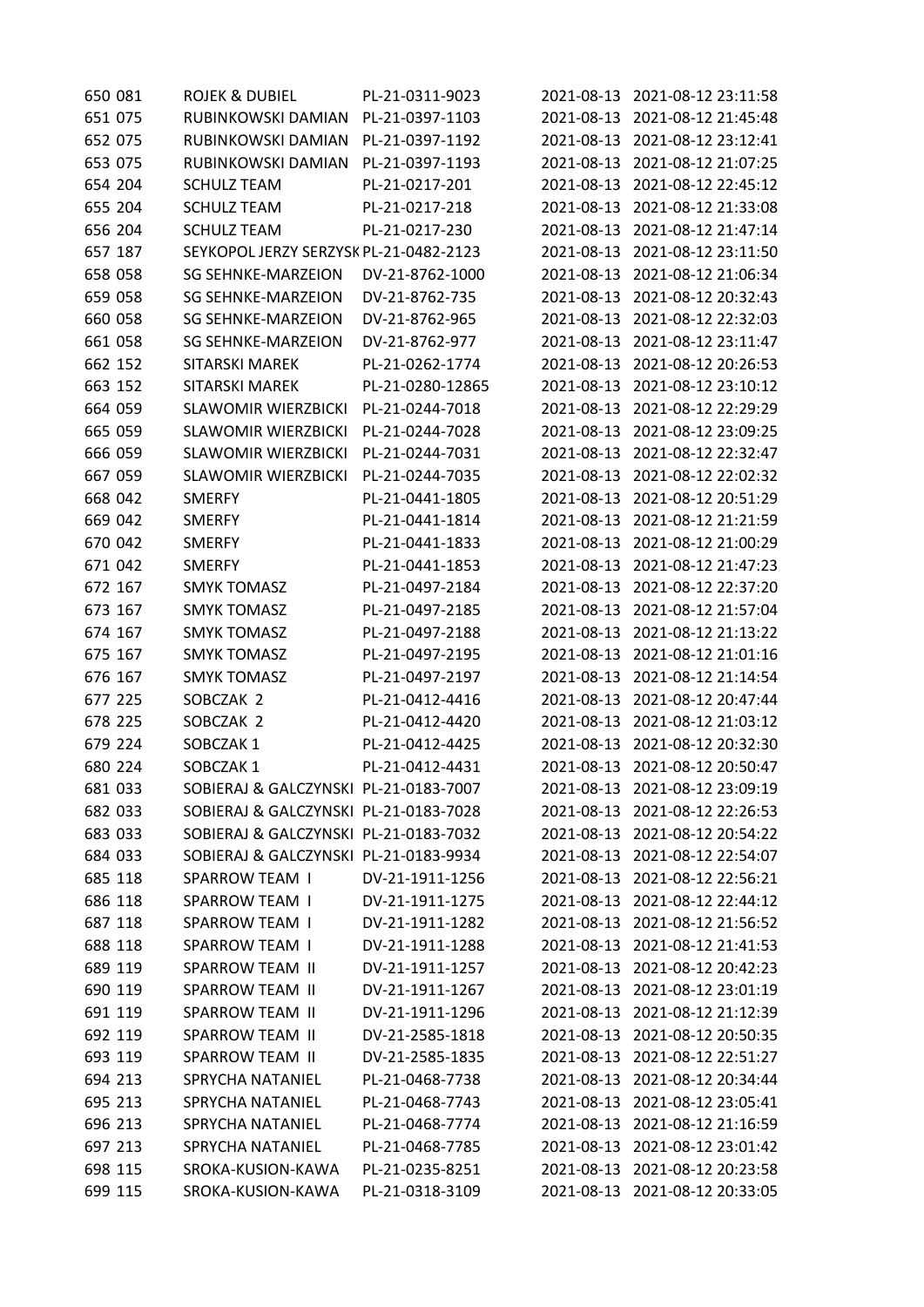| 700 115 | SROKA-KUSION-KAWA                       | PL-21-0318-3142  |            | 2021-08-13 2021-08-12 22:30:48 |
|---------|-----------------------------------------|------------------|------------|--------------------------------|
| 701 115 | SROKA-KUSION-KAWA                       | PL-21-0318-3424  | 2021-08-13 | 2021-08-12 21:07:41            |
| 702 115 | SROKA-KUSION-KAWA                       | PL-21-0318-3444  | 2021-08-13 | 2021-08-12 22:16:52            |
| 703 171 | STANCZAK DAMIAN                         | PL-21-0239-13285 | 2021-08-13 | 2021-08-12 23:16:30            |
| 704 171 | STANCZAK DAMIAN                         | PL-21-0239-13286 | 2021-08-13 | 2021-08-12 21:21:43            |
| 705 171 | STANCZAK DAMIAN                         | PL-21-0239-13290 | 2021-08-13 | 2021-08-12 21:05:36            |
| 706 072 | STEFANSKI MAREK MWG PL-21-0495-6829     |                  | 2021-08-13 | 2021-08-12 20:54:27            |
| 707 072 | STEFANSKI MAREK MWG PL-21-0495-6830     |                  | 2021-08-13 | 2021-08-12 20:40:15            |
| 708 072 | STEFANSKI MAREK MWG PL-21-0495-6871     |                  | 2021-08-13 | 2021-08-12 22:17:17            |
| 709 072 | STEFANSKI MAREK MWG PL-21-0495-6875     |                  | 2021-08-13 | 2021-08-12 21:03:00            |
| 710 072 | STEFANSKI MAREK MWG PL-21-0495-6964     |                  | 2021-08-13 | 2021-08-12 22:59:01            |
| 711 072 | STEFANSKI MAREK MWG PL-21-0495-6991     |                  | 2021-08-13 | 2021-08-12 21:22:40            |
| 712 073 | STEFANSKI MAREK MWG PL-21-0495-10425    |                  | 2021-08-13 | 2021-08-12 21:54:54            |
| 713 073 | STEFANSKI MAREK MWG PL-21-0495-6949     |                  | 2021-08-13 | 2021-08-12 20:39:16            |
| 714 073 | STEFANSKI MAREK MWG PL-21-0495-6952     |                  | 2021-08-13 | 2021-08-12 20:45:58            |
| 715 073 | STEFANSKI MAREK MWG PL-21-0495-6965     |                  | 2021-08-13 | 2021-08-12 20:32:10            |
| 716 073 | STEFANSKI MAREK MWG PL-21-0495-6994     |                  | 2021-08-13 | 2021-08-12 20:38:28            |
| 717 036 | STRZELCZYK TOMASZ                       | PL-21-0221-5414  | 2021-08-13 | 2021-08-12 20:30:44            |
| 718 036 | STRZELCZYK TOMASZ                       | PL-21-0221-5425  | 2021-08-13 | 2021-08-12 22:23:33            |
| 719 036 | STRZELCZYK TOMASZ                       | PL-21-0221-5431  | 2021-08-13 | 2021-08-12 20:36:46            |
| 720 036 | STRZELCZYK TOMASZ                       | PL-21-0221-5435  | 2021-08-13 | 2021-08-12 22:21:40            |
| 721 036 | STRZELCZYK TOMASZ                       | PL-21-0221-5438  | 2021-08-13 | 2021-08-12 21:42:02            |
| 722 126 | STUDZINSKI BARTOSZ-ZBI PL-21-0211-10150 |                  | 2021-08-13 | 2021-08-12 20:52:44            |
| 723 126 | STUDZINSKI BARTOSZ-ZBI PL-21-0211-10151 |                  | 2021-08-13 | 2021-08-12 21:56:01            |
| 724 126 | STUDZINSKI BARTOSZ-ZBI PL-21-0211-10155 |                  | 2021-08-13 | 2021-08-12 21:40:36            |
| 725 126 | STUDZINSKI BARTOSZ-ZBI PL-21-0211-10214 |                  | 2021-08-13 | 2021-08-12 21:18:12            |
| 726 126 | STUDZINSKI BARTOSZ-ZBI PL-21-0211-10219 |                  | 2021-08-13 | 2021-08-12 23:19:43            |
| 727 029 | STYPCZYNSKI DARIUSZ                     | PL-21-0473-9601  | 2021-08-13 | 2021-08-12 21:00:49            |
| 728 029 | STYPCZYNSKI DARIUSZ                     | PL-21-0473-9616  | 2021-08-13 | 2021-08-12 22:24:59            |
| 729 029 | STYPCZYNSKI DARIUSZ                     | PL-21-0473-9618  | 2021-08-13 | 2021-08-12 21:29:30            |
| 730 029 | STYPCZYNSKI DARIUSZ                     | PL-21-0473-9619  |            | 2021-08-13 2021-08-12 21:02:37 |
| 731 029 | STYPCZYNSKI DARIUSZ                     | PL-21-0473-9620  |            | 2021-08-13 2021-08-12 23:25:07 |
| 732 029 | STYPCZYNSKI DARIUSZ                     | PL-21-0473-9621  | 2021-08-13 | 2021-08-12 21:26:05            |
| 733 185 | SYLWIA I DAREK ZYBURA PL-21-0211-3810   |                  |            | 2021-08-13 2021-08-12 23:18:53 |
| 734 185 | SYLWIA I DAREK ZYBURA PL-21-0211-3815   |                  | 2021-08-13 | 2021-08-12 21:17:15            |
| 735 185 | SYLWIA I DAREK ZYBURA PL-21-0211-3816   |                  | 2021-08-13 | 2021-08-12 21:20:31            |
| 736 185 | SYLWIA I DAREK ZYBURA PL-21-0215-4983   |                  | 2021-08-13 | 2021-08-12 21:36:19            |
| 737 164 | SYLWIA I DAREK ZYBURA PL-21-0211-3802   |                  | 2021-08-13 | 2021-08-12 20:49:21            |
| 738 164 | SYLWIA I DAREK ZYBURA PL-21-0211-3805   |                  | 2021-08-13 | 2021-08-12 23:13:05            |
| 739 191 | SZKOLNY-KROLIKOWSKI PL-21-0355-306      |                  | 2021-08-13 | 2021-08-12 23:01:28            |
| 740 191 | SZKOLNY-KROLIKOWSKI                     | PL-21-0355-393   | 2021-08-13 | 2021-08-12 22:24:42            |
| 741 114 | SZNAUCNER JAROSLAW PL-21-0492-4005      |                  | 2021-08-13 | 2021-08-12 23:11:15            |
| 742 114 | SZNAUCNER JAROSLAW PL-21-0492-4008      |                  | 2021-08-13 | 2021-08-12 22:16:03            |
| 743 114 | SZNAUCNER JAROSLAW PL-21-0492-4017      |                  | 2021-08-13 | 2021-08-12 23:45:36            |
| 744 114 | SZNAUCNER JAROSLAW PL-21-0492-4029      |                  | 2021-08-13 | 2021-08-12 23:17:35            |
| 745 114 | SZNAUCNER JAROSLAW PL-21-0492-4056      |                  | 2021-08-13 | 2021-08-12 22:31:09            |
| 746 190 | SZYDLOWIEC-PINCZOW                      | PL-21-0183-9893  | 2021-08-13 | 2021-08-12 22:28:49            |
| 747 147 | SZYMANSKI JERZY                         | PL-21-0208-7046  | 2021-08-13 | 2021-08-12 22:46:02            |
| 748 147 | SZYMANSKI JERZY                         | PL-21-0208-7069  | 2021-08-13 | 2021-08-12 22:33:04            |
| 749 147 | SZYMANSKI JERZY                         | PL-21-0208-7074  |            | 2021-08-13 2021-08-12 22:48:43 |
|         |                                         |                  |            |                                |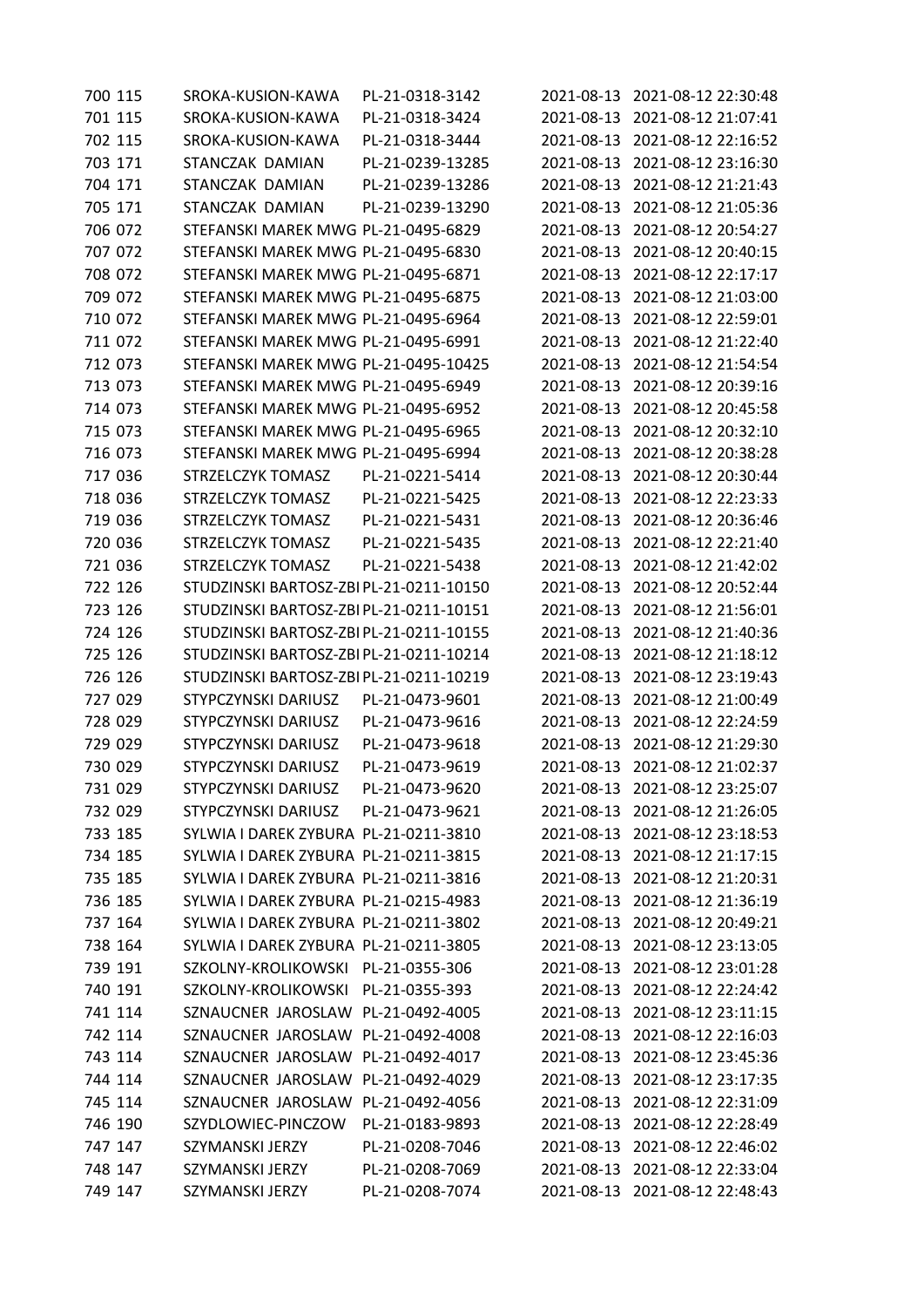| 750 147 | SZYMANSKI JERZY                                    | PL-21-0208-7075 |                          | 2021-08-13 2021-08-12 21:27:46 |
|---------|----------------------------------------------------|-----------------|--------------------------|--------------------------------|
| 751 147 | SZYMANSKI JERZY                                    | PL-21-0208-7077 | 2021-08-13               | 2021-08-12 21:57:24            |
| 752 147 | SZYMANSKI JERZY                                    | PL-21-0208-7080 | 2021-08-13               | 2021-08-12 23:26:07            |
| 753 070 | SZYMON                                             | PL-21-0180-6507 | 2021-08-13               | 2021-08-12 20:31:00            |
| 754 070 | <b>SZYMON</b>                                      | PL-21-0180-6511 | 2021-08-13               | 2021-08-12 20:28:02            |
| 755 070 | SZYMON                                             | PL-21-0180-6575 | 2021-08-13               | 2021-08-12 22:21:15            |
| 756 070 | SZYMON                                             | PL-21-0180-6579 | 2021-08-13               | 2021-08-12 22:15:56            |
| 757 070 | SZYMON                                             | PL-21-0180-6585 | 2021-08-13               | 2021-08-12 20:27:08            |
| 758 070 | SZYMON                                             | PL-21-0180-6600 | 2021-08-13               | 2021-08-12 20:48:26            |
| 759 142 | <b>TAYA</b>                                        | PL-21-0250-6118 | 2021-08-13               | 2021-08-12 22:46:32            |
| 760 142 | <b>TAYA</b>                                        | PL-21-0250-6122 | 2021-08-13               | 2021-08-12 23:04:28            |
| 761 142 | <b>TAYA</b>                                        | PL-21-0250-6131 | 2021-08-13               | 2021-08-12 22:24:12            |
| 762 142 | <b>TAYA</b>                                        | PL-21-0250-6134 | 2021-08-13               | 2021-08-12 21:18:23            |
| 763 142 | <b>TAYA</b>                                        | PL-21-0250-6143 | 2021-08-13               | 2021-08-12 20:36:08            |
| 764 155 | TCHORZEWSKI WOJCIECH PL-21-0468-6315               |                 | 2021-08-13               | 2021-08-12 21:34:31            |
| 765 155 | TCHORZEWSKI WOJCIECH PL-21-0468-6316               |                 | 2021-08-13               | 2021-08-12 20:35:50            |
| 766 155 | TCHORZEWSKI WOJCIECH PL-21-0468-6319               |                 | 2021-08-13               | 2021-08-12 23:06:51            |
| 767 155 | TCHORZEWSKI WOJCIECH PL-21-0468-6320               |                 | 2021-08-13               | 2021-08-12 21:26:13            |
| 768 155 | TCHORZEWSKI WOJCIECH PL-21-0468-6334               |                 | 2021-08-13               | 2021-08-12 21:13:36            |
|         |                                                    |                 |                          | 2021-08-12 22:19:56            |
| 769 155 | TCHORZEWSKI WOJCIECH PL-21-0468-6335<br>TEAM G & W |                 | 2021-08-13<br>2021-08-13 |                                |
| 770 133 |                                                    | PL-21-0208-3376 |                          | 2021-08-12 21:59:07            |
| 771 133 | TEAM G & W                                         | PL-21-0208-4267 | 2021-08-13               | 2021-08-12 23:15:21            |
| 772 133 | TEAM G & W                                         | PL-21-0208-4278 | 2021-08-13               | 2021-08-12 21:19:00            |
| 773 030 | TEAM BLECHARZ - MULLIDV-21-1078-640                |                 | 2021-08-13               | 2021-08-12 23:07:07            |
| 774 030 | TEAM BLECHARZ - MULLIDV-21-1078-647                |                 | 2021-08-13               | 2021-08-12 20:27:49            |
| 775 030 | TEAM BLECHARZ - MULLIDV-21-1078-651                |                 | 2021-08-13               | 2021-08-12 22:00:08            |
| 776 030 | TEAM BLECHARZ - MULLIPL-21-0499-4519               |                 | 2021-08-13               | 2021-08-12 21:45:38            |
| 777 030 | TEAM BLECHARZ - MULLIPL-21-0499-4521               |                 | 2021-08-13               | 2021-08-12 21:14:27            |
| 778 030 | TEAM BLECHARZ - MULLIPL-21-0499-4526               |                 | 2021-08-13               | 2021-08-12 23:02:46            |
| 779 027 | <b>TEAM KACZOR</b>                                 | PL-21-0412-3210 | 2021-08-13               | 2021-08-12 21:21:00            |
| 780 027 | <b>TEAM KACZOR</b>                                 | PL-21-0412-3218 |                          | 2021-08-13 2021-08-12 22:00:01 |
| 781 027 | TEAM KACZOR                                        | PL-21-0412-3261 |                          | 2021-08-13 2021-08-12 21:03:23 |
| 782 027 | <b>TEAM KACZOR</b>                                 | PL-21-0412-3265 | 2021-08-13               | 2021-08-12 21:32:45            |
| 783 027 | <b>TEAM KACZOR</b>                                 | PL-21-0412-3268 | 2021-08-13               | 2021-08-12 21:47:33            |
| 784 027 | <b>TEAM KACZOR</b>                                 | PL-21-0412-3269 | 2021-08-13               | 2021-08-12 21:29:42            |
| 785 001 | <b>TEAM "RICHI"</b>                                | DV-21-6339-433  |                          | 2021-08-13 2021-08-12 23:05:33 |
| 786 001 | <b>TEAM "RICHI"</b>                                | DV-21-6339-438  | 2021-08-13               | 2021-08-12 21:59:15            |
| 787 001 | <b>TEAM "RICHI"</b>                                | DV-21-6339-439  | 2021-08-13               | 2021-08-12 20:31:52            |
| 788 106 | TEAM A.A.                                          | PL-21-0139-446  | 2021-08-13               | 2021-08-12 23:00:37            |
| 789 106 | TEAM A.A.                                          | PL-21-0139-448  | 2021-08-13               | 2021-08-12 21:33:40            |
| 790 106 | TEAM A.A.                                          | PL-21-0139-459  |                          | 2021-08-13 2021-08-12 21:40:28 |
| 791 106 | TEAM A.A.                                          | PL-21-0139-460  | 2021-08-13               | 2021-08-12 23:22:36            |
| 792 106 | TEAM A.A.                                          | PL-21-0411-3722 | 2021-08-13               | 2021-08-12 20:54:40            |
| 793 106 | TEAM A.A.                                          | PL-21-0411-3740 | 2021-08-13               | 2021-08-12 21:42:47            |
| 794 016 | TEAM SIATKA & LIPIAN                               | PL-21-0208-8931 | 2021-08-13               | 2021-08-12 21:28:10            |
| 795 016 | TEAM SIATKA & LIPIAN                               | PL-21-0208-8938 | 2021-08-13               | 2021-08-12 20:26:16            |
| 796 016 | TEAM SIATKA & LIPIAN                               | PL-21-0208-8942 | 2021-08-13               | 2021-08-12 22:31:59            |
| 797 016 | TEAM SIATKA & LIPIAN                               | PL-21-0208-8956 | 2021-08-13               | 2021-08-12 20:53:20            |
| 798 016 | <b>TEAM SIATKA &amp; LIPIAN</b>                    | PL-21-0208-8997 | 2021-08-13               | 2021-08-12 21:36:51            |
| 799 112 | <b>TORZ SLAWOMIR</b>                               | PL-21-0155-6206 |                          | 2021-08-13 2021-08-12 22:36:49 |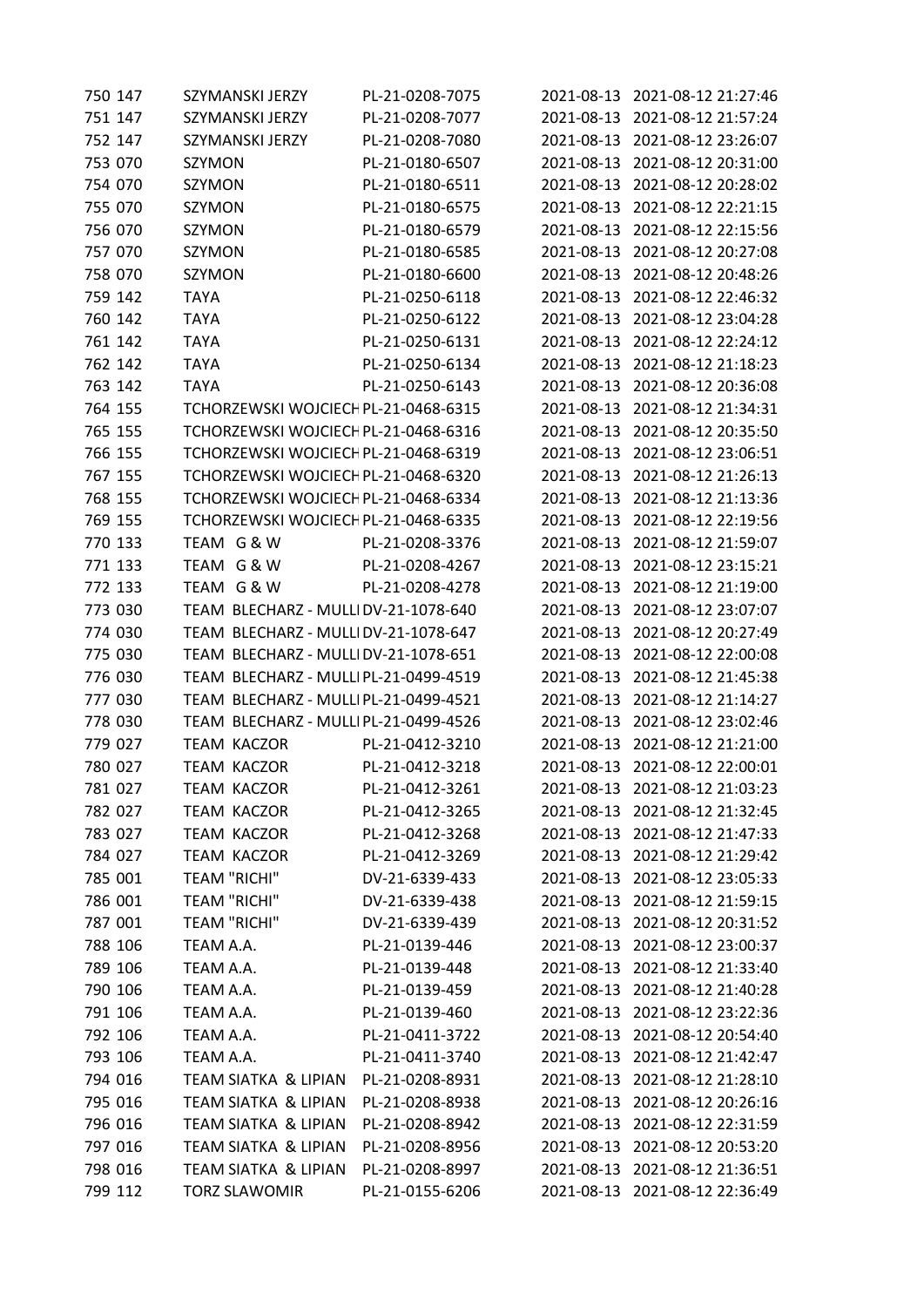| <b>TORZ SLAWOMIR</b>       | PL-21-0155-6245  |                                                                                                                                                    | 2021-08-13 2021-08-12 22:16:23 |
|----------------------------|------------------|----------------------------------------------------------------------------------------------------------------------------------------------------|--------------------------------|
| <b>TORZ SLAWOMIR</b>       | PL-21-0155-6256  | 2021-08-13                                                                                                                                         | 2021-08-12 22:00:56            |
| <b>TORZ SLAWOMIR</b>       | PL-21-0155-6270  | 2021-08-13                                                                                                                                         | 2021-08-12 22:21:08            |
| <b>WAJSZCZUK RYSZARD</b>   | PL-21-0215-1132  | 2021-08-13                                                                                                                                         | 2021-08-12 20:24:37            |
| <b>WAJSZCZUK RYSZARD</b>   | PL-21-0215-1138  | 2021-08-13                                                                                                                                         | 2021-08-12 22:59:33            |
| <b>WAJSZCZUK RYSZARD</b>   | PL-21-0215-1139  | 2021-08-13                                                                                                                                         | 2021-08-12 21:48:51            |
| <b>WAJSZCZUK RYSZARD</b>   | PL-21-0215-1485  | 2021-08-13                                                                                                                                         | 2021-08-12 20:53:31            |
| WAJSZCZUK RYSZARD          | PL-21-0215-1486  | 2021-08-13                                                                                                                                         | 2021-08-12 20:33:57            |
| <b>WALKI</b>               | PL-21-0162-3020  | 2021-08-13                                                                                                                                         | 2021-08-12 20:34:34            |
| <b>WALKI</b>               | PL-21-0162-5702  | 2021-08-13                                                                                                                                         | 2021-08-12 20:28:29            |
| <b>WALKI</b>               | PL-21-0162-5703  | 2021-08-13                                                                                                                                         | 2021-08-12 20:51:23            |
| <b>WARDA MIROSLAW</b>      | PL-21-0211-538   | 2021-08-13                                                                                                                                         | 2021-08-12 20:51:44            |
| WARDA MIROSLAW             | PL-21-0211-556   | 2021-08-13                                                                                                                                         | 2021-08-12 22:18:58            |
| WARDA MIROSLAW             | PL-21-0211-558   | 2021-08-13                                                                                                                                         | 2021-08-12 21:39:33            |
| <b>WARDA MIROSLAW</b>      | PL-21-0211-562   | 2021-08-13                                                                                                                                         | 2021-08-12 21:05:28            |
| <b>WARDA MIROSLAW</b>      | PL-21-0211-564   | 2021-08-13                                                                                                                                         | 2021-08-12 20:54:04            |
| <b>WARDA MIROSLAW</b>      | PL-21-0211-574   | 2021-08-13                                                                                                                                         | 2021-08-12 21:24:04            |
| <b>WASNIEWSKI - DOBIES</b> | PL-21-0281-10701 | 2021-08-13                                                                                                                                         | 2021-08-12 20:53:42            |
| <b>WASNIEWSKI - DOBIES</b> | PL-21-0281-10712 | 2021-08-13                                                                                                                                         | 2021-08-12 22:45:35            |
| <b>WASNIEWSKI - DOBIES</b> | PL-21-0281-2162  | 2021-08-13                                                                                                                                         | 2021-08-12 21:34:56            |
| <b>WASNIEWSKI - DOBIES</b> | PL-21-0281-2176  | 2021-08-13                                                                                                                                         | 2021-08-12 22:28:03            |
| WEDZINA JAROSLAW           | PL-21-0215-1091  | 2021-08-13                                                                                                                                         | 2021-08-12 22:25:18            |
| WEDZINA JAROSLAW           | PL-21-0215-1093  | 2021-08-13                                                                                                                                         | 2021-08-12 21:42:23            |
| WEDZINA JAROSLAW           | PL-21-0215-1134  | 2021-08-13                                                                                                                                         | 2021-08-12 21:39:19            |
| WEDZINA JAROSLAW           | PL-21-0215-1491  | 2021-08-13                                                                                                                                         | 2021-08-12 22:44:04            |
| WEDZINA JAROSLAW           | PL-21-0215-2420  | 2021-08-13                                                                                                                                         | 2021-08-12 20:49:41            |
| <b>WEDZINA WIESLAW</b>     | PL-21-0215-1495  | 2021-08-13                                                                                                                                         | 2021-08-12 21:01:37            |
| <b>WEDZINA WIESLAW</b>     | PL-21-0215-2406  | 2021-08-13                                                                                                                                         | 2021-08-12 21:12:05            |
| <b>WEDZINA WIESLAW</b>     | PL-21-0215-2408  | 2021-08-13                                                                                                                                         | 2021-08-12 21:55:40            |
| <b>WEDZINA WIESLAW</b>     | PL-21-0215-2410  | 2021-08-13                                                                                                                                         | 2021-08-12 20:31:19            |
| <b>WIESLAW &amp; TYMON</b> | PL-21-0223-12211 |                                                                                                                                                    | 2021-08-13 2021-08-12 21:06:09 |
| <b>WIESLAW &amp; TYMON</b> | PL-21-0223-12218 | 2021-08-13                                                                                                                                         | 2021-08-12 21:29:34            |
| <b>WIESLAW &amp; TYMON</b> | PL-21-0223-12221 | 2021-08-13                                                                                                                                         | 2021-08-12 21:51:18            |
| <b>WIESLAW &amp; TYMON</b> | PL-21-0223-12223 | 2021-08-13                                                                                                                                         | 2021-08-12 22:27:22            |
| <b>WIESLAW &amp; TYMON</b> | PL-21-0223-12225 | 2021-08-13                                                                                                                                         | 2021-08-12 21:36:41            |
|                            |                  | 2021-08-13                                                                                                                                         | 2021-08-12 21:26:49            |
|                            |                  | 2021-08-13                                                                                                                                         | 2021-08-12 20:42:13            |
|                            |                  | 2021-08-13                                                                                                                                         | 2021-08-12 23:12:53            |
|                            |                  | 2021-08-13                                                                                                                                         | 2021-08-12 22:19:44            |
| <b>WLODARCZYK MAREK</b>    | PL-21-065-10201  | 2021-08-13                                                                                                                                         | 2021-08-12 21:13:58            |
| <b>WLODARCZYK MAREK</b>    | PL-21-065-10209  | 2021-08-13                                                                                                                                         | 2021-08-12 22:14:57            |
| <b>WLODARCZYK MAREK</b>    | PL-21-065-10213  | 2021-08-13                                                                                                                                         | 2021-08-12 21:37:25            |
| <b>WLODARCZYK MAREK</b>    | PL-21-065-10224  | 2021-08-13                                                                                                                                         | 2021-08-12 21:35:08            |
| <b>WLODARCZYK MAREK</b>    | PL-21-065-10235  | 2021-08-13                                                                                                                                         | 2021-08-12 20:46:44            |
| WOLANIN - KOZLENIA         | PL-21-0248-9758  | 2021-08-13                                                                                                                                         | 2021-08-12 23:12:04            |
| WOLANIN - KOZLENIA         | PL-21-0248-9759  | 2021-08-13                                                                                                                                         | 2021-08-12 20:32:21            |
| <b>WOLANIN - KOZLENIA</b>  | PL-21-0436-6449  | 2021-08-13                                                                                                                                         | 2021-08-12 22:24:19            |
| <b>WOZNY KONRAD</b>        | PL-21-0208-4556  | 2021-08-13                                                                                                                                         | 2021-08-12 21:39:49            |
|                            |                  |                                                                                                                                                    |                                |
| <b>WOZNY KONRAD</b>        | PL-21-0208-4557  | 2021-08-13                                                                                                                                         | 2021-08-12 22:16:55            |
|                            |                  | WISZNIEWSKI WLODZOM PL-21-0441-3131<br>WISZNIEWSKI WLODZOM PL-21-07-4991<br>WISZNIEWSKI WLODZOM PL-21-07-4993<br>WISZNIEWSKI WLODZOM PL-21-07-4995 |                                |